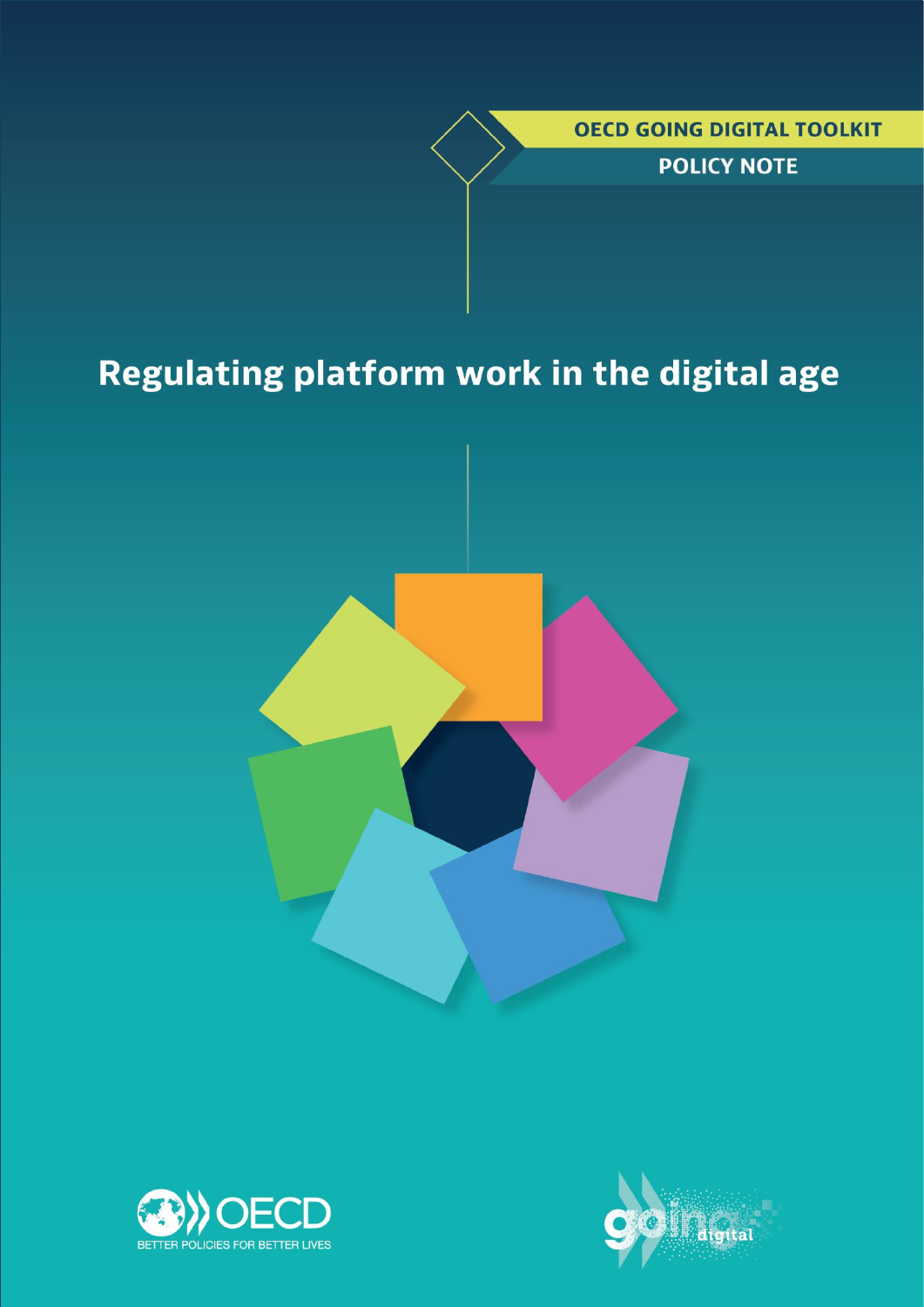This policy note was written by Marguerita Lane. It was reviewed and approved by the Employment, Labour and Social Affairs Committee on 30 April 2020 and was prepared for publication by the OECD Secretariat.

This publication is a contribution to the OECD Going Digital project, which aims to provide policy makers with the tools they need to help their economies and societies prosper in an increasingly digital and data-driven world.

For more information, visit [www.oecd.org/going-digital.](http://www.oecd.org/going-digital)

#GoingDigital

*Please cite this publication as:*

Lane, M. (2020), "Regulating platform work in the digital age", *Going Digital Toolkit Policy Note*, No. 1, [https://goingdigital.oecd.org/toolkitnotes/regulating-platform-work-in-the](https://goingdigital.oecd.org/toolkitnotes/regulating-platform-work-in-the-digital-age.pdf)[digital-age.pdf.](https://goingdigital.oecd.org/toolkitnotes/regulating-platform-work-in-the-digital-age.pdf)

> *Note to Delegations: This document is also available on O.N.E. under the reference code:* DELSA/ELSA(2020)13.

This document, as well as any data and map included herein, are without prejudice to the status of or sovereignty over any territory, to the delimitation of international frontiers and boundaries and to the name of any territory, city or area.

#### @ OECD 2020

You can copy, download or print OECD content for your own use, and you can include excerpts from OECD publications, databases and multimedia products in your own documents, presentations, blogs, websites and teaching materials, provided that suitable acknowledgment of OECD as source and copyright owner is given. All requests for commercial use and translation rights should be submitted to [rights@oecd.org.](mailto:rights@oecd.org)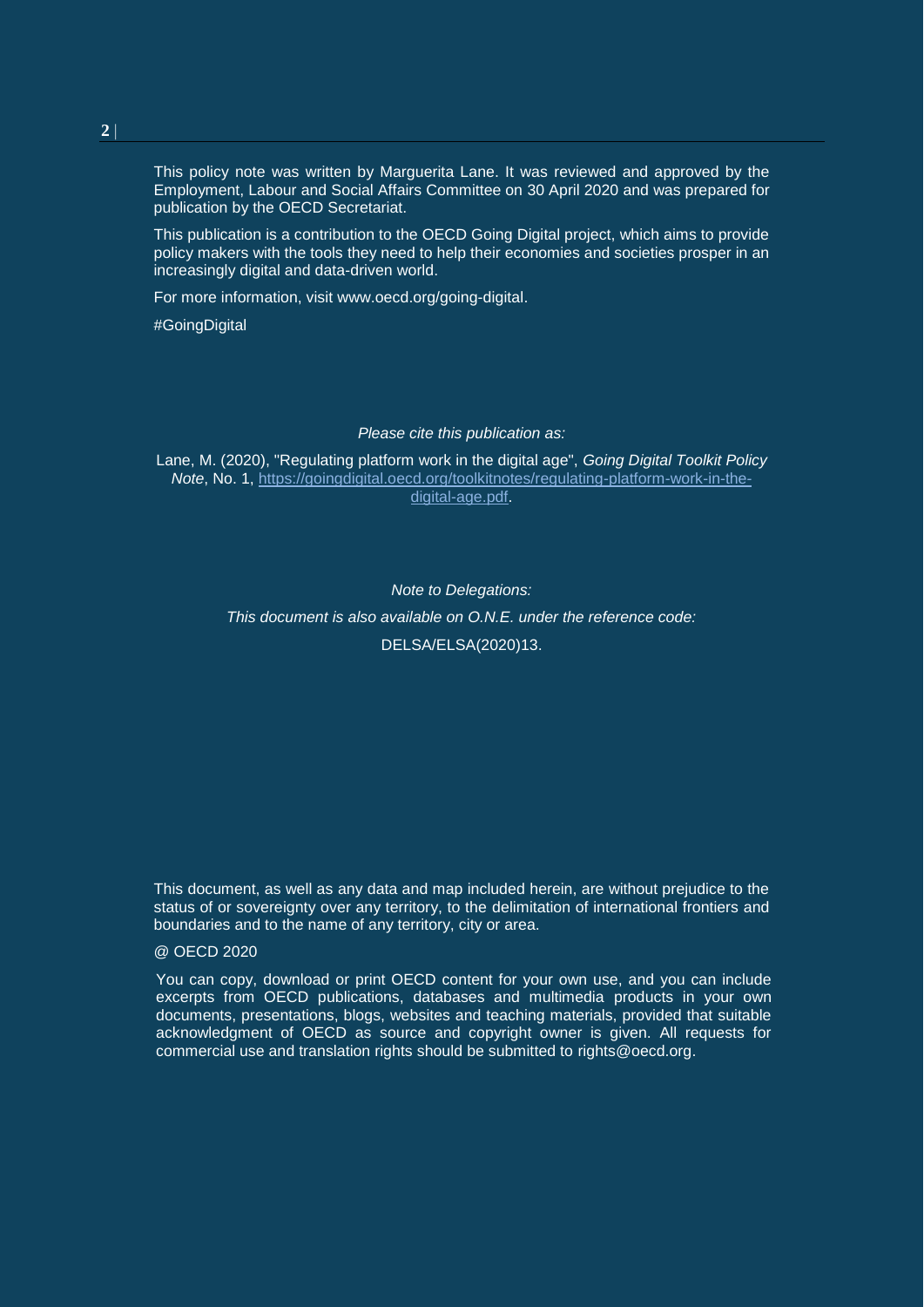## *Table of Contents*

## Boxes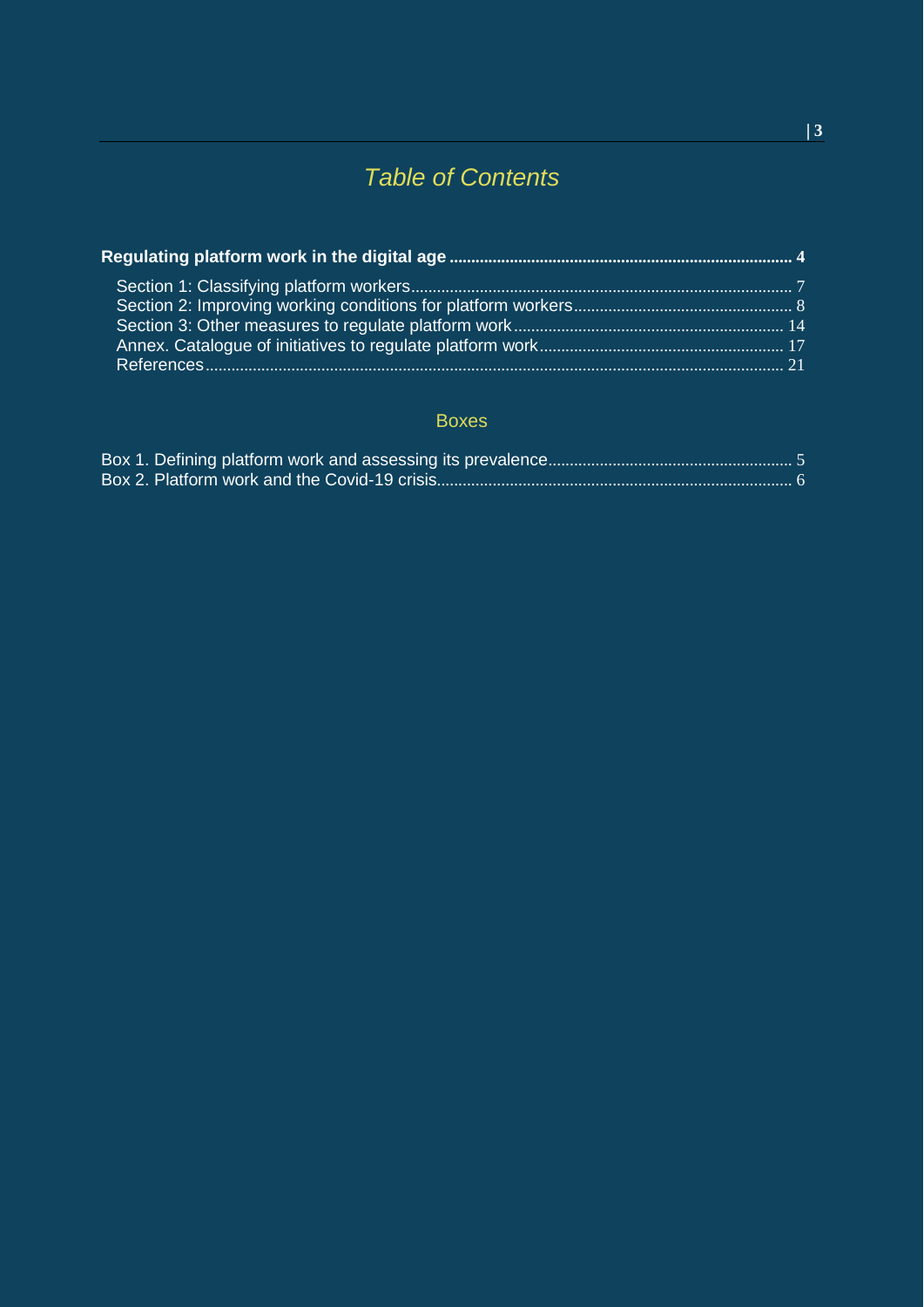## <span id="page-3-0"></span>*Regulating platform work in the digital age*

Evolving use of digital technologies and new business models, among other drivers, have given rise to online platforms that facilitate the emergence of platform-mediated work, such as "crowd work", "gig work", and other forms of often on-demand labour. Workers in platform markets often benefit from low entry barriers and flexibility, which can facilitate the labour market integration of underrepresented groups. However, policymakers have raised concerns about working conditions in platform work, in particular how to ensure job and income security, access to social protection, overall career development, and rights to collective bargaining. This Going Digital Toolkit policy note describes the policy issues related to platform work and identifies innovative policy initiatives to improve the quality of these jobs and enable workers to take advantage of new opportunities in the changing world of work.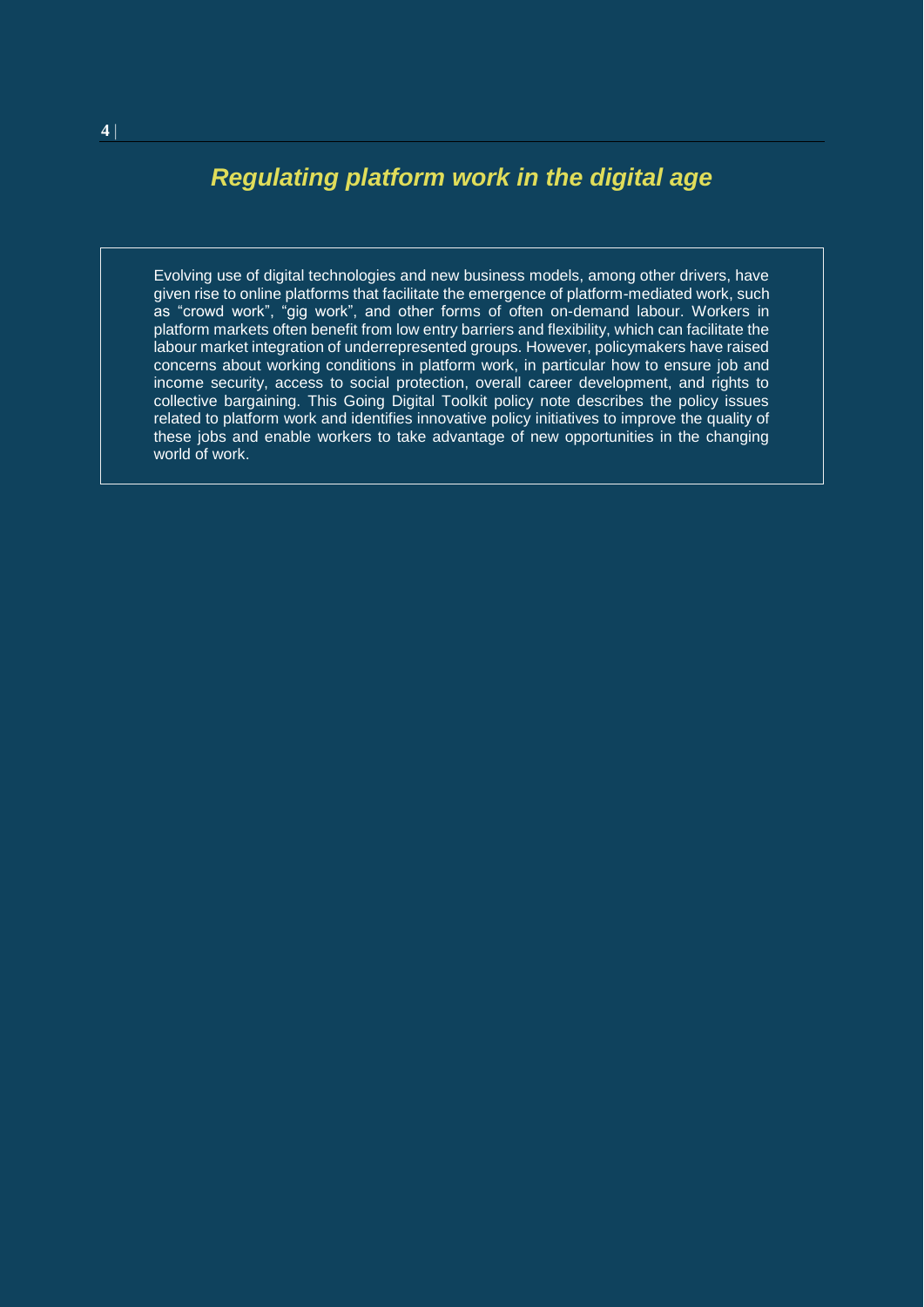The development of digital technologies and new business models has contributed to the rise of online platforms and the emergence of platform-mediated work in the digital age, such as "crowd work", "gig work", and other forms of on-demand labour (see Box 1). Most of this work is carried out as some form of non-standard work, notably by independent selfemployed or "own-account" workers and in many cases only as a part-time job. The Covid-19 crisis has highlighted some of the vulnerabilities associated with platform work generally (see Box 2) while certain platform workers performing services on location (e.g. delivery drivers) have been particularly visible at the forefront of the crisis.

#### **Box 1. Defining platform work and assessing its prevalence**

<span id="page-4-0"></span>Platform work encompasses a broad range of activities that have in common the use of online platforms to connect the demand and supply of particular services. The services provided by digital labour platforms can be broadly distinguished as services performed digitally (i.e. clerical and data entry, translation or design services, etc.) or services performed on location (i.e. transport, delivery, housekeeping, etc.), as outlined in OECD work (OECD,  $2016_{[1]}$ ) and a recent report by the Joint Research Centre of the European Commission (Biagi et al., 2018 $_{[2]}$ ). In some cases, the function of the platform goes beyond its mediating role and includes providing workers with an online environment and with the necessary tools to conduct their work.

The 2019 OECD Employment Outlook describes platform work as a "limited phenomenon", but one that throws a spotlight on the impact of technological progress on job quality. While existing evidence on the size of the platform economy is still scant and imprecise, most surveys covering a range of countries have produced estimates between 0.5% and 3% of the labour force (see Chapter 9 of (OECD, 2018 $_{[3]}$ ) for a survey of the literature). While the platform economy may have grown fast, there were some signs before the Covid-19 crisis that its growth had started to slow down.

Initiatives to better measure platform work (OECD, 2019[4]) and improve data collection in relation to platform work could help inform policy, including adding platform-related questions to labour force and/or household surveys (as in Canada, Estonia, Sweden, Switzerland and the United States) and potentially gathering data directly from platforms themselves (although such a request from the French Inspectorate General of Social Affairs  $(IGAS)$  was denied  $(OECD, 2019_{[5]})$ . Analysis of existing administrative data may also deliver insights on the prevalence of platform work.

The OECD has highlighted the opportunities and challenges associated with platform work in recent publications such as the *Employment Outlook 2019: The Future of Work* (2019<sub>[6]</sub>), *Policy Responses to New Forms of Work* (2019[5]), *An Introduction to Online Platforms and Their Role in the Digital Transformation* (2019[7]) *and Going Digital: Shaping Policies, Improving Lives* (2019<sub>[8]</sub>). One positive aspect of platform work is the increased efficiency of the matching process, which may help to alleviate problems such as frictional unemployment (i.e. which occurs as people switch from one job to another, or as they enter the workforce) and skills mismatches. Platform work may offer new work opportunities to graduates and immigrants and act as an income supplement for individuals transitioning into periods associated with low earning potential (e.g. the recently laid-off and new retirees). Another advantage often cited by workers is greater flexibility to choose when and where to work (Biagi et al.,  $2018_{[2]}$ ).

However, policymakers in many OECD countries have raised concerns about working conditions for platform workers, in particular how to ensure job and income security, access to social protection, overall career development and access to training, and rights to collective bargaining. Some platform workers may face an increased risk of accident or job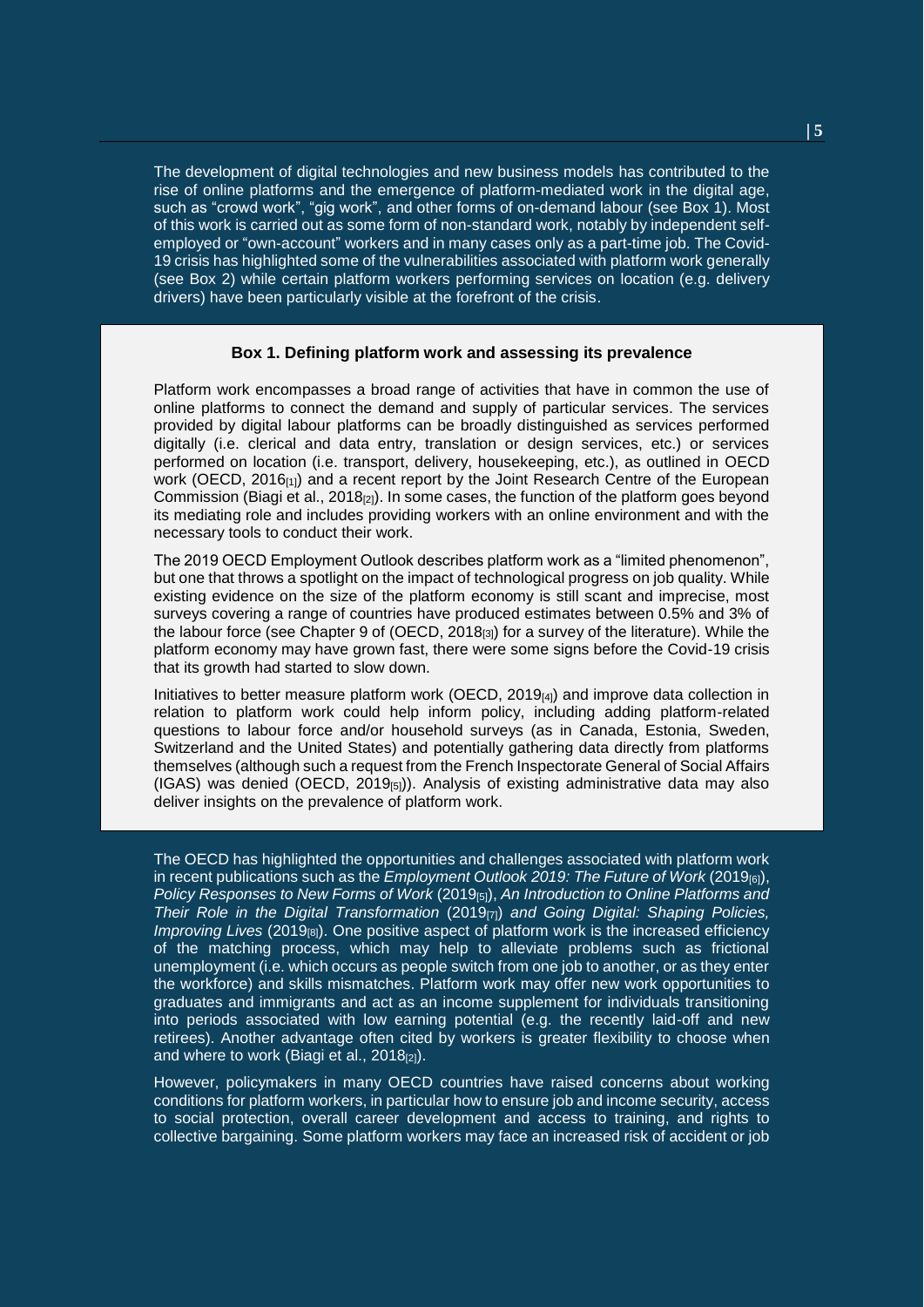strain. To the extent that platform work opens up work and income opportunities to particular segments of society, the disadvantages would disproportionately affect these groups.

Ensuring good outcomes for platform workers requires a mix of reviewing labour market regulation; making social protection more sustainable, inclusive, effective and adaptable; and promoting workers' voice. In some cases, new platform business models may have spurred growth in "false" self-employment (see Section 1), which needs to be addressed. There is evidence that policymakers are already taking action to address some of these concerns (OECD,  $2019_{[5]}$ )

This Going Digital Toolkit policy note presents different policy options with the aim of taking advantage of the opportunities offered by platform work while at the same time ensuring good outcomes for platform workers. While platform work is still a relatively small part of the labour market (see Box 1), its emergence has thrown a spotlight on other transformations in the labour market such as the growth in some other non-standard forms of work. Thus, some of the policy options described in this note may have broader application and benefit (e.g. improving the working conditions of own-account workers).

#### **Box 2. Platform work and the Covid-19 crisis**

<span id="page-5-0"></span>As countries have implemented confinement and social distancing policies to manage the spread of Covid-19, individuals have turned to platforms for the delivery of prepared meals, groceries and other household items. These services have enabled some economic activity to continue (e.g. restaurants that cannot welcome customers on their premises) while allowing individuals to limit their time outside. Some essential travel has also been facilitated by rideshare drivers.

In response to concerns about the health and safety of the workers carrying out these activities and the customers using the platform, some platform operators have put measures in place such as offering contactless delivery, providing personal protective equipment or paying for medical teleconsultations (ETUC,  $2020_{[9]}$ ). However, such measures vary by platform operator and by country, and workers who do not feel sufficiently protected may be unable to raise these concerns due to lack of access to collective bargaining (see Section 2). Moreover, platform workers may have limited scope to take measures to protect themselves due to restrictions over how the work must be carried out or concerns about maintaining their customer rating, among others.

At the same time, some platform workers performing services such as cleaning are experiencing a severe loss in income due to reduced demand and safety concerns (AppJobs Institute,  $2020_{[10]}$ ) and any platform worker may find themselves unable to carry out work due to illness (of themselves or someone in their households) or caring duties. However, self-employed platform workers will have more limited access to unemployment benefits, health insurance or sick leave than employees (as discussed in Section 1). Since they are not formally employees, they are also unlikely to be eligible for partial redundancy schemes.

Realising that many self-employed workers, including platform workers, are not covered by traditional social protection, many governments have taken unprecedented action to extend protections to these workers. Many of these are temporary solutions, but this momentum should be taken advantage of to think about how some of these measures could be extended to these workers in a more sustainable fashion going forward.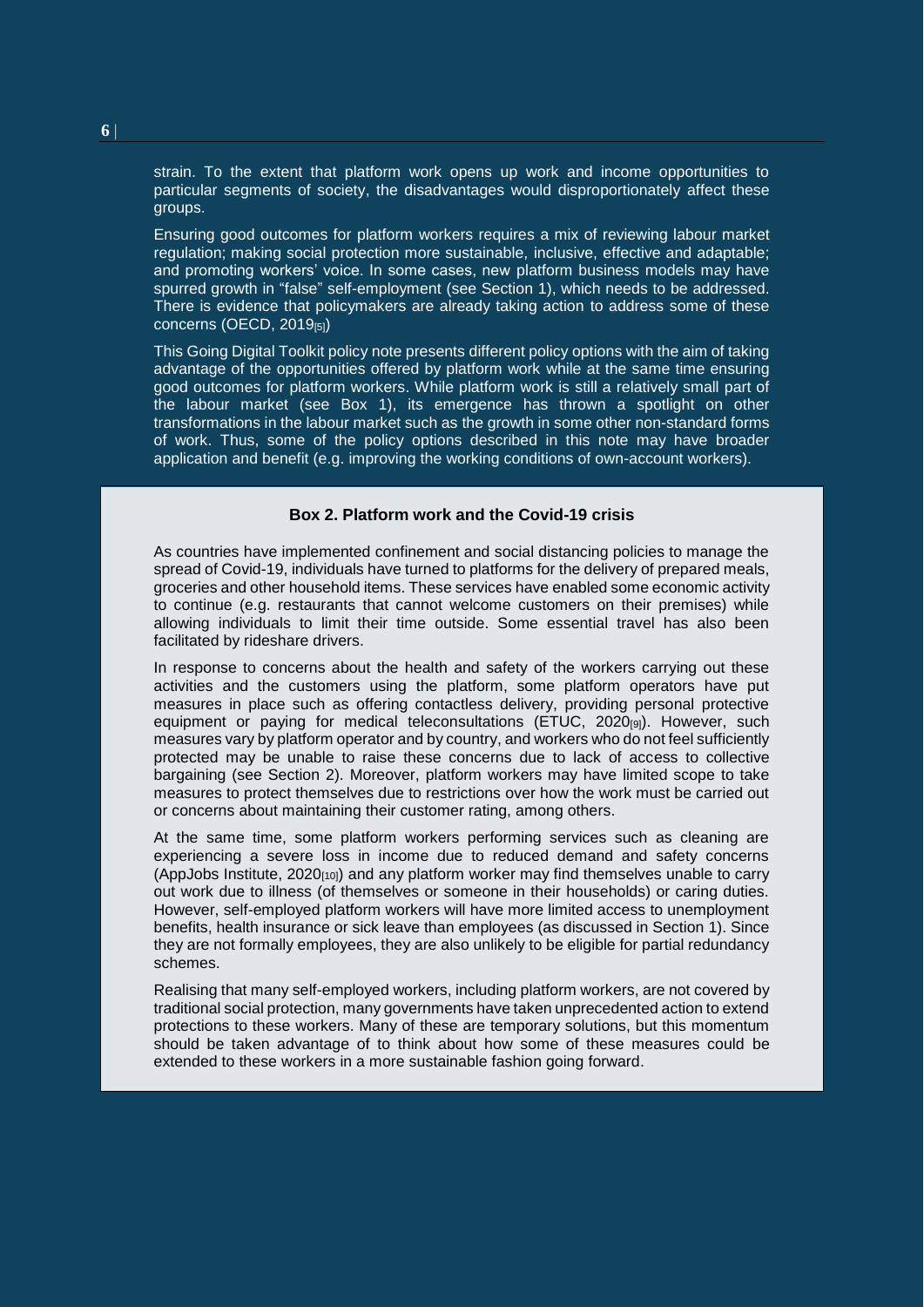## <span id="page-6-0"></span>**Section 1: Classifying platform workers**

One issue which has received considerable public policy and legal attention in recent years is the correct classification of platform workers. Platform work is one type of work that blurs the line between dependent and self-employment<sup>1</sup>. Platform workers are typically classified as own-account workers. However, like employees, they often have limited control over their work (for instance, in some cases they cannot set prices, they are required to wear uniforms, they cannot choose the order of their tasks, etc.) and/or are dependent on their clients/employers in other ways (e.g. financially). Control may be exerted via technologyenabled monitoring, with the algorithm taking the place of a traditional manager.

Self-employed status has the effect of excluding platform workers from rights, benefits and protections available to employees. One particular concern is that some workers are falsely classified as self-employed in order for platform operators to avoid regulation and taxation, giving them a competitive advantage over compliant firms (and at the workers' expense).

#### *Enforcing existing regulations*

l

Countries will want to ensure that existing regulations regarding worker classification are being properly implemented and enforced, including helping firms and workers to identify their employment relationships, strengthening enforcement and increasing penalties for non-compliant firms. Public information campaigns or online tools may increase awareness among platform workers of their status, and their rights and responsibilities. For instance, the Canadian Labour Program has attempted to improve its internet presence and use of social media tools to reach workers employed in traditional and non-traditional workplaces (OECD, 2019[5]).

With new technologies blurring the lines between employment and self-employment, countries will likely want to strengthen the capacity of labour inspectorates to monitor and detect new breaches of labour regulations. For example, Spain has developed campaigns targeted at false self-employment in platform work, including developing a dedicated operative procedure, providing specialised training to inspectors and implementing regional pilot programmes.

If there is evidence of platform operators continuously breaching the law, countries may want to strengthen penalties in order to encourage compliance, including uplifts in compensation for repeated breaches in similar cases (as in the United Kingdom (UK)), naming and shaming (as in the UK) or imprisonment.

#### *Making it easier to challenge employment status*

For an individual, filing a complaint with a court can be daunting. It can be costly<sup>2</sup>, bureaucratically complicated, and the outcome is often uncertain. In addition, workers may worry about retaliation whereby the platform operator removes access to the platform. Where these barriers exist and where the consequences of abuse are minimal, platform operators may have little incentive to correctly classify workers. Governments may consider making it easier/less costly for platform workers to challenge their employment status, for example by reducing court fees, simplifying procedures (as in Portugal), and/or protecting workers against potential retaliation.

<sup>1</sup> The problem, however, is not limited to the platform economy – many hairdressers, plumbers, and gardeners have faced similar challenges in the past. In some cases, the issue may be that these workers are falsely classified as self-employed in order to avoid regulation, or to access preferential tax treatment.

<sup>&</sup>lt;sup>2</sup> In the United Kingdom, for example, the introduction in July 2013 of launch and hearing fees of GBP 1 200 for an individual bringing a claim to the employment tribunal led to a drop in claims of over 70%, which affected disproportionately the bottom end of the claim distribution (Adams and Prassl, 2018<sub>[38]</sub>).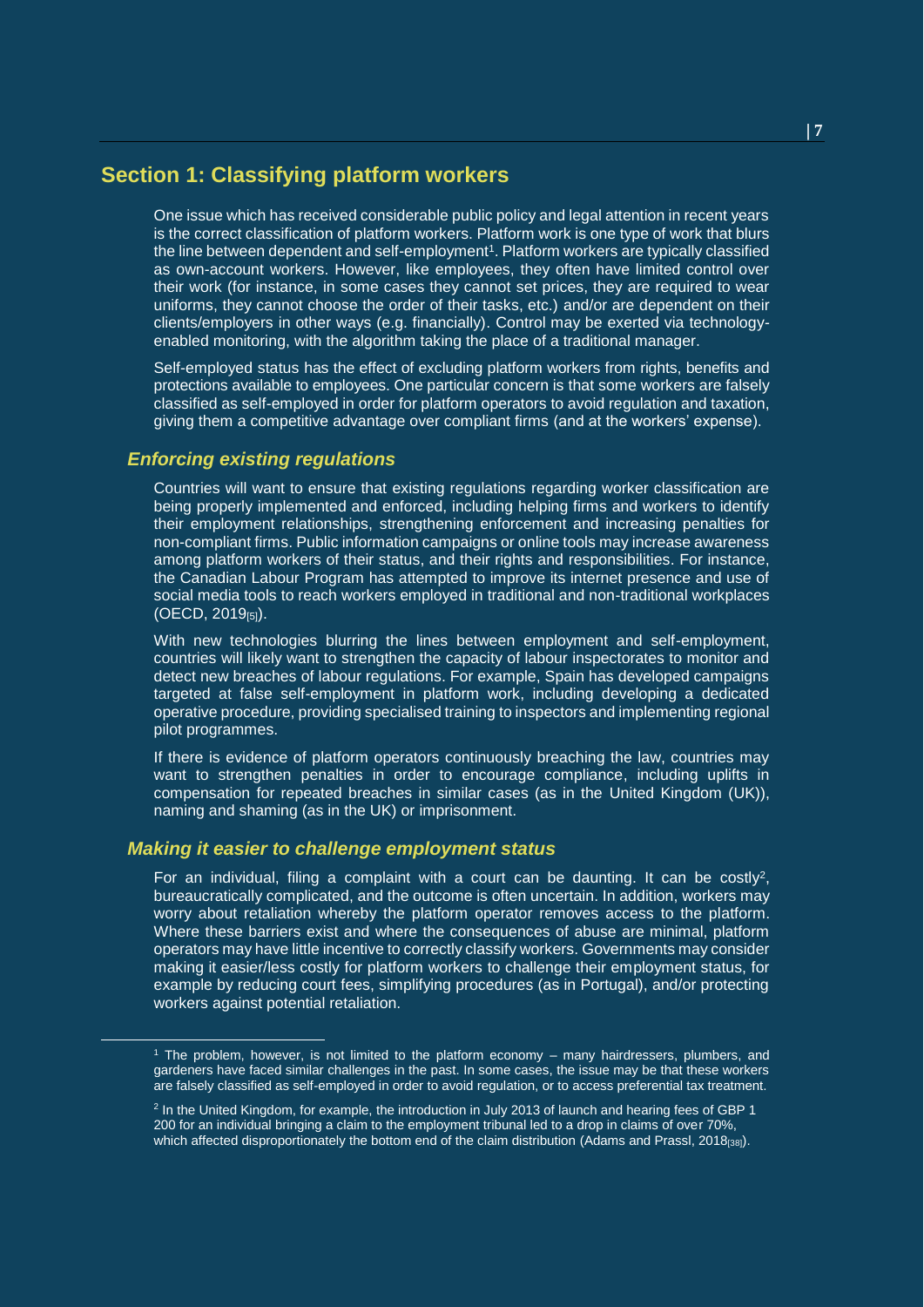In some jurisdictions, there is a presumption of an employment relationship meaning that the burden of proof is placed on the employer (rather than the employee) in disputes about employment status. The AB 5 Bill in California, in effect as of 1 January 2020, is an example of recent legislation that puts the burden on the hiring entity to establish that the worker is an independent contractor by satisfying a three-pronged test. Otherwise, the worker is deemed an employee. The ruling was expected to have major implications for platform operators and platform workers, as platform operators would be obliged to offer health insurance and paid time off. Uber and Lyft applied for an exemption but were denied. Following this, they have not reclassified their drivers as employees but have changed pricing and other policies (Bhuiyan, 2020[11]).

#### *Identifying the employer and assigning responsibility*

Platforms usually argue that they are not employers but rather mere intermediaries providing the infrastructure for a worker to find clients. However, it is sometimes hard to argue that clients themselves should be considered the employer. Platform work typically involves a multiplicity of clients and tasks of a very short duration, even if these tasks are sometimes carried out on the premises of the client.

In some cases, where clear responsibilities cannot be assigned, there may be an argument for platforms and clients to bear joint and several liability for worker rights, so that a worker can claim against both or either. In other cases, the client might be argued to bear subsidiary liability  $-$  i.e. the worker can claim against the client in those cases where the platform does not comply with the regulation.

Along similar lines, some have argued that the question of who is responsible for worker rights and protections should be analysed from the perspective of what are the key employer functions (i.e. – from hiring workers to setting their rates of pay) (Adams-Prassl and Risak,  $2016_{[12]}$ ). The outcome of such an approach would equally be that employment law obligations are spread across multiple legal entities, rather than ascribed to a single employer in the classical sense of the term.

There has been some discussion about whether the regulation of temporary work agency (TWA) work, which also feature multi-party (or triangular) employment relationships, could serve as a model for the regulation of platform work (OECD,  $2019<sub>16</sub>$ ). In TWA work, the employment relationship is generally assumed to be between the worker and the agency, and the latter is therefore responsible for ensuring labour law is complied with. It is not clear to what extent the TWA experience might be a useful example for regulating platform work (Lenaerts et al., 2018 $_{[13]}$ ), although the TWA model seems to have been accepted by many platforms in Sweden (Söderqvist, 2018 $_{[14]}$ ) and several platforms worldwide have taken the initiative to treat their workers as employees (Cherry and Aloisi,  $2017_{[15]}$ ).

## <span id="page-7-0"></span>**Section 2: Improving working conditions for platform workers**

Many countries have sought to improve working conditions for the most vulnerable platform workers. Even though formally classified as self-employed, some platform workers share some characteristics of employees (e.g. they cannot set their own rates of pay, have to wear a uniform or cannot send a replacement to execute their tasks). This means that they experience some elements of dependence and/or subordination in their working relationship and, therefore, some vulnerabilities. Moreover, some platform workers who may have few or no outside options find themselves facing a power imbalance *vis-à-vis* the platform operator, which could result in pay and working conditions being lower than would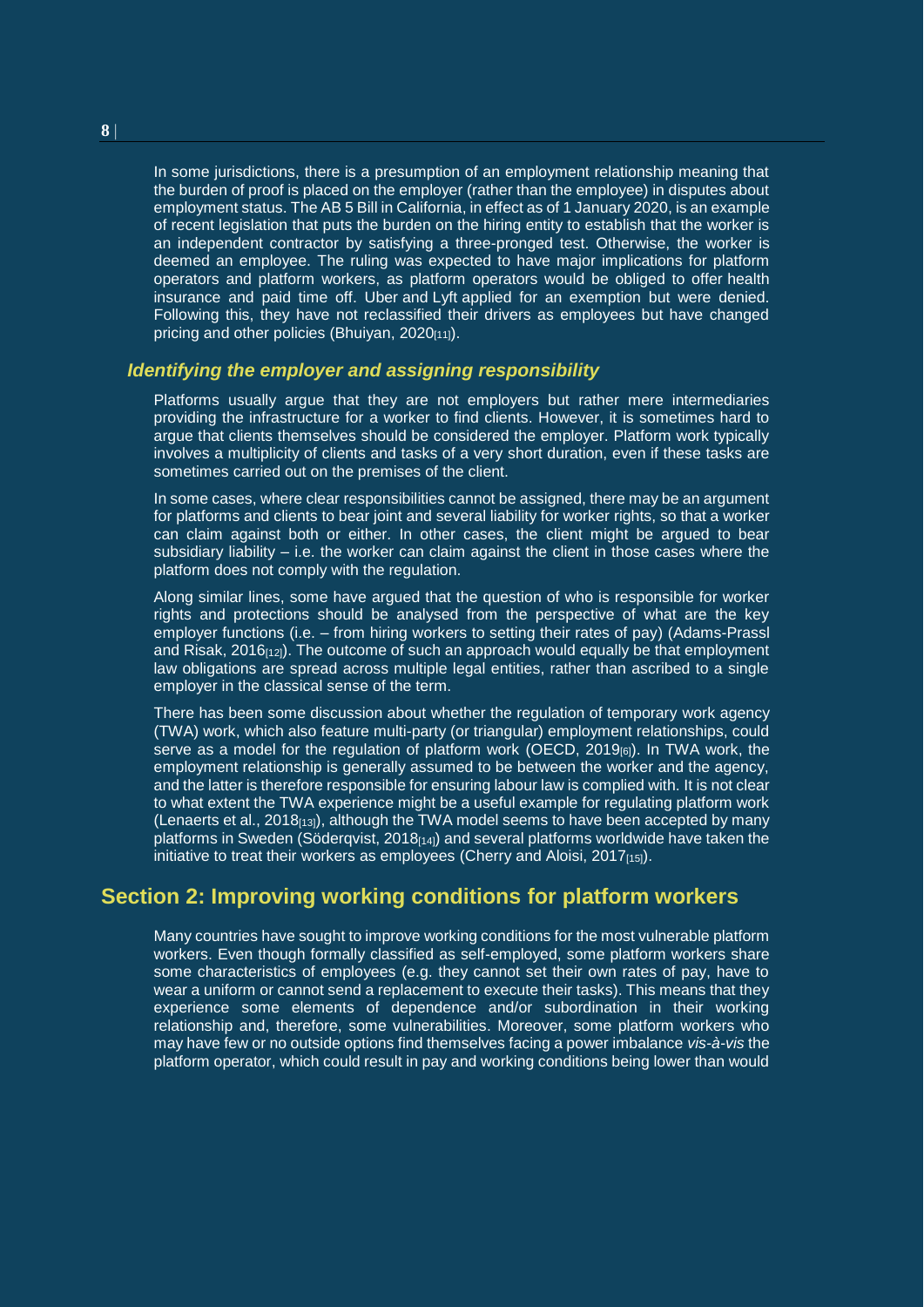be the case under perfect market conditions.<sup>3</sup> Yet, because they are classified as selfemployed, vulnerable platform workers will generally not benefit from the same labour law protections, collective bargaining rights (which may itself increase the power imbalance), social protection, and access to training as employees.

Governments should ensure that all workers in the labour market have access to an adequate set of rights and protections, regardless of their employment status or contract type, and guarantee a level playing field among firms by preventing platform operators from gaining a competitive advantage by avoiding their obligations and responsibilities. This may be particularly challenging for platform work performed digitally and potentially connecting workers and clients across multiple jurisdictions, and may require an international approach. Some attempts to extend labour law protections to platform workers and to improve their working conditions generally are discussed below.

#### *Extending collective bargaining rights to platform workers*

While there are several possible solutions (including government regulation, labour law enforcement and efforts to address the sources of monopsony power), collective bargaining can be a flexible and complementary tool for giving platform workers more say on their working conditions (while tailoring solutions to the sector or occupation), and countering power imbalances between platform operators and platform workers (OECD,  $2019_{[6]}$ ). However, the standard approach in antitrust enforcement has often been to consider all self-employed workers as undertakings (i.e. essentially as businesses) and therefore any collective agreement reached by platform workers as a cartel.

Indeed, the recent situation faced by rideshare workers in Seattle illustrates this point. In order to increase the wages and improve the working conditions of drivers on ridesharing platforms, the city introduced an ordinance to allow the workers to collectively bargain with ridesharing companies. However, the law faced a series of legal challenges on the basis that it violated anti-trust laws, and has not been implemented (Remaly,  $2020_{[16]}$ ).

There are some countries forging different paths for granting collective bargaining rights to the self-employed. In some cases, regulators and enforcement authorities have taken a case-by-case approach to avoid a strictly procedural analysis of cases involving those workers with little or no bargaining power and exit options. In several countries (e.g. in France, Italy and Spain, among others), independent unions of platform workers are already *de facto* negotiating working conditions for their members even if they are classified as self-employed without any intervention from national antitrust authorities (OECD, 2019<sub>[5]</sub>). The risk associated with this route is that it potentially creates uncertainty since it could be reversed without any legislative reform.

However, this type of approach may receive further support from the European Commission in the future. In March 2020, the European Commissioner for Competition said that she is examining whether the EU could help "people who work in a weak negotiating position [by giving some] sort of European level guidance as to how to allow people to organise" without it being seen as a cartel (White and Turner,  $2020_{[17]}$ ).

Other jurisdictions have followed the approach of establishing an intermediate employment status that grants access to collective bargaining and in some cases, other labour protections, to platform workers. In February 2020, the Ontario Labour Relations Board ruled that Foodora couriers were dependent contractors of the food-delivery company, on the basis that they more closely resembled employees rather than independent contractors. Dependent contractors fall under the definition of "employee" under Part I of the Canadian Labour Code*,* which applies to collective bargaining in the federally regulated

l

 $3$  For example, in cases in which the platform operator's monopsony-like power enables them to withhold demand for labour, thereby reducing employment and pay below the competitive level and worsening workers' employment terms and conditions.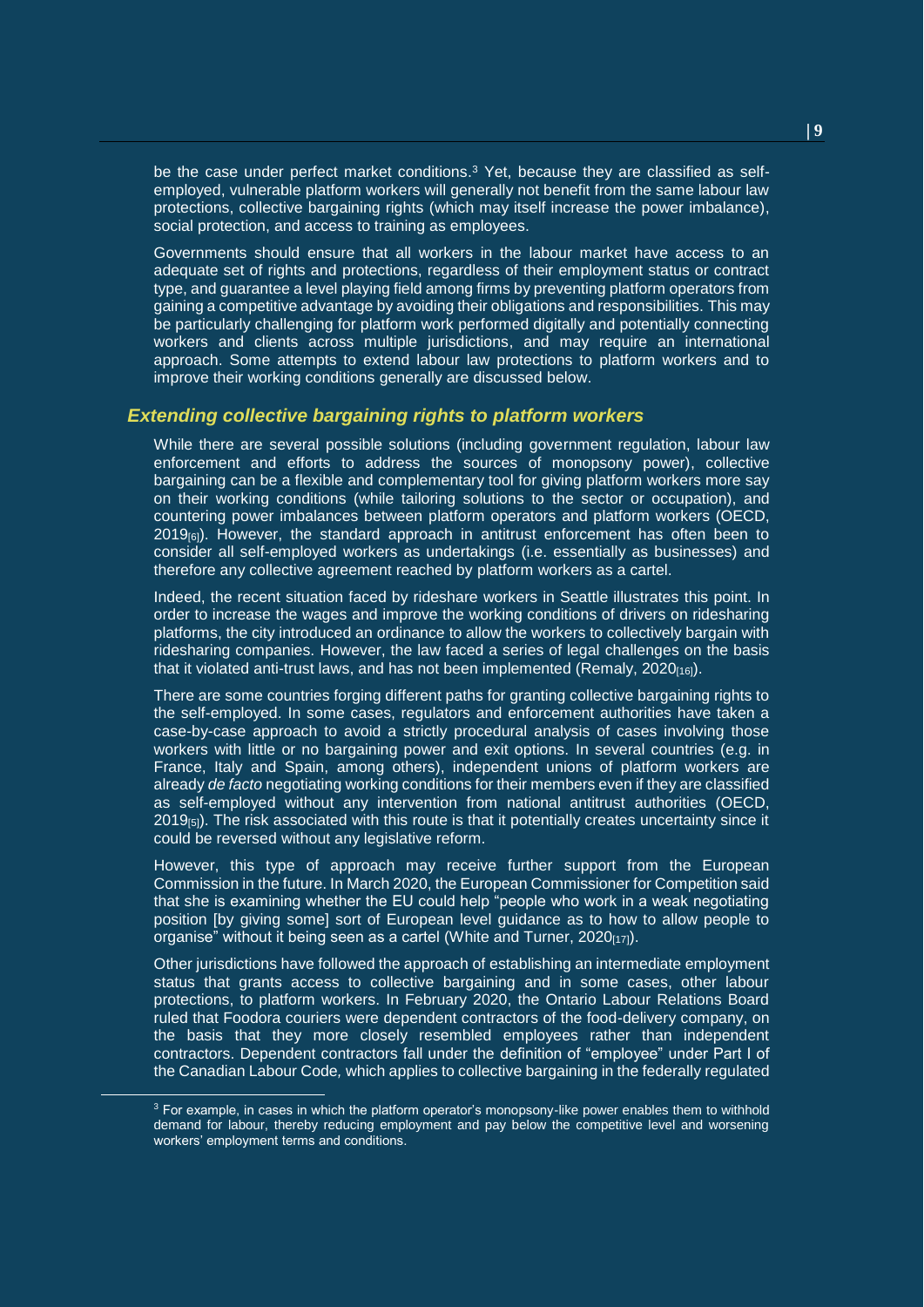private sector. This decision therefore has cleared a hurdle towards potential unionisation and collective bargaining, and has set a major precedent in the jurisdiction for other platform workers.

Unions and platforms themselves also have a role to play. Some independent unions have been created (e.g. in Italy and the UK), especially in the private hire and food delivery sectors. Unions' engagement with platform operators on behalf of non-standard workers has paid off in some cases, with the signature of collective agreements in Sweden and Denmark. In Italy, following a government threat of worker reclassification by decree in summer of 2018, food delivery platform operators started negotiating with rider associations over working conditions.

Social dialogue, if not formal bargaining, has also emerged as the outcome of governments' engagement with platform operators to address some of the issues related to platform work. The "social responsibility charters" discussed below are one such example. Along the same lines, but based on the initiative of a crowd-working platform, a code of conduct has been established in Germany and signed in 2017 by eight Germany-based platform operators.

Beyond formal bargaining, platform operators can take initiatives aimed at giving workers the possibility to express their concerns – although this is not a sufficient substitute for legally binding agreements. Uber, for example, embraced the creation of the New York City Independent Drivers' Guild (IDG). The IDG cannot negotiate on behalf of drivers, but it allows channelling their concerns through monthly meetings with the company's management.

#### *Introducing a minimum wage*

Given concerns about imbalances of power and some evidence that some platform workers earn below the minimum wage (ILO, 2018 $_{18}$ ), it is worth considering how mechanisms to achieve fair pay could be extended. For salaried employees, a legally binding minimum wage can help to prevent exploitation and address in-work poverty. Many studies of minimum wage impacts find that small increases in the minimum wage from a moderate level have no negative employment effects (Manning,  $2011_{[19]}$ ). This is contrary to standard theory, but consistent with monopsony power and could suggest that there is some scope to set a minimum wage that exceeds the wage that would otherwise prevail in the labour market without harming employment levels (Card and Krueger, 2016<sub>[20]</sub>).

However, there are significant practical difficulties to extending minimum wage legislation to platform workers (for a fuller discussion, see OECD Employment Outlook 2019 (2019<sub>[6]</sub>)). Two such challenges include: 1) determining what counts as work (i.e. should platform workers be paid for the time that they have an app open and/or the time they spend waiting/searching for tasks?) and 2) how to deal with work carried out across national borders. For instance, where a worker in a low-wage country is carrying out work for a client in a high-wage country over an online platform in a third country, which country's national minimum wage should apply? In such cases, an international approach, discussed further below, may be required.

However, it is not impossible to overcome these difficulties. Since January 2018, for example, New York City has imposed a minimum wage for Uber and Lyft drivers. In response, Uber and Lyft filed legal challenges (which have been unsuccessful) and raised prices for passengers as a result (Campbell, 2018 $_{[21]}$ ; Nickelsburg, 2019 $_{[22]}$ ). They also started restricting access to the app when a driver is in an area of low demand, thereby reducing the number of working hours.

Some voluntary initiatives have already been taken by a number of platforms to put a minimum floor under wages. For example, Favor, an on-demand delivery service in the United States, guarantees its drivers a minimum hourly wage. While its "runners" are paid by task, Favor will make up the difference if they do not meet the pay guarantee (Kessler,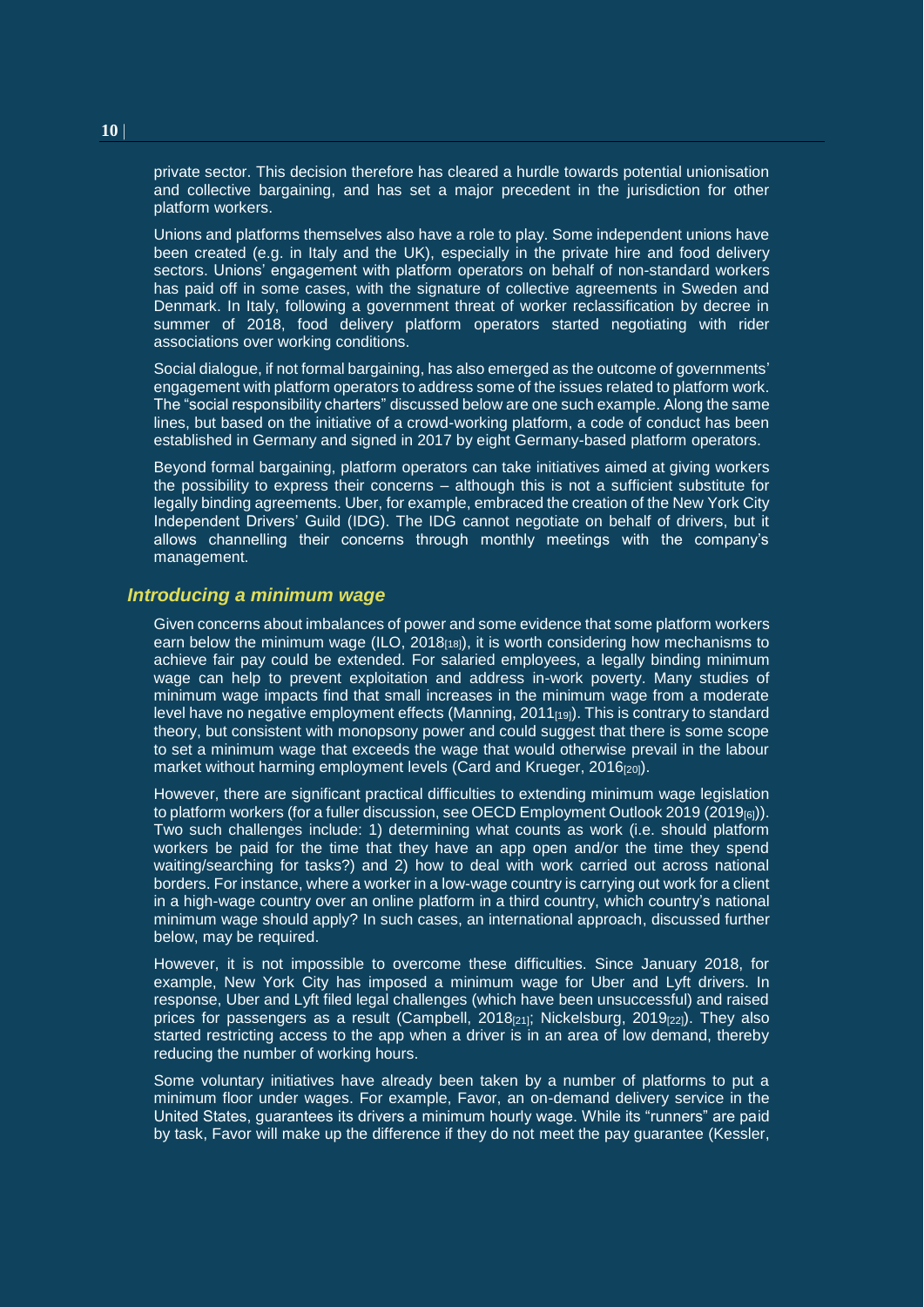2016[23]). Upwork has a global minimum wage of USD 3 per hour for tasks that pay by the hour. In the United Kingdom, Prolific also has a minimum wage per hour of GBP 5.

#### *Regulating working time*

Traditional concerns around working time have centred on the issues of excessive working hours. This is why labour legislation usually contains rules limiting working hours and requiring periods for rest and recuperation, including weekly rest and paid annual leave. Moreover, in the case of certain micro-task online platforms, workers spend as much time searching for tasks as they do in performing them (Kingsley, Gray and Suri, 2015<sup>[24]</sup>). Some platforms have also introduced their own working hour limits<sup>4</sup> (e.g. Uber requiring drivers to rest for 6 hours after driving for 10 hours continuously in the UK) and workers have adopted their own informal practices such as daily routines and quota setting to manage their time (Lehdonvirta,  $2018_{[25]}$ ).

Data collected through platforms can help in monitoring working time. However, there are many complications with extending working time protections to such workers, including the fact that many of them have several clients/employers at any particular point in time, and therefore monitoring overall working time (and allocating responsibility) may be very difficult if not impossible.

#### *Facilitating dispute resolution*

l

When workers have "employee" status, employment protection legislation usually protects them against unjustified breaches of contract obligations on the part of employers, including remedies for unfair dismissal and wage theft. Moreover, in some cases, wage and working conditions are set unilaterally by platform operators (or the intermediary) or the requester (i.e. individual or company who posts tasks), with no scope for individual workers to negotiate any of the items in the terms and conditions that must be accepted in order to begin or continue working. For example, on certain micro-task online platforms, requesters can refuse completed tasks without providing a reason, in which case the worker receives no pay (Kingsley, Gray and Suri, 2015<sub>[24]</sub>). Similarly, terms and conditions of digital intermediation services often establish that platform operators can deactivate a worker's account without providing a justification, sometimes even without previous warning.

The absence of adequate, simplified mechanisms of dispute resolution reinforces the asymmetry in the control of the relationship. Filing complaints with courts is expensive and time-consuming, and usually not attractive for workers in the case of small claims. In the case of micro-task platforms, these barriers are largely prohibitive, since the value of each task corresponds to very small amounts of money. Building in some kind of simplified dispute resolution system for platform workers is therefore desirable. For example, platform operators could be required to provide a dispute resolution process that places the burden on the client to demonstrate that the work has not been completed to the required standard and allows workers a reasonable time to re-do rejected tasks (Silberman, 2018 $_{126}$ ).

Similarly, platform operators could be required to communicate swiftly the reason for account deactivation to the worker. The statement of reasons should identify the objective grounds for the deactivation decision, based on the grounds set out in advance in the platform's terms and conditions, and reasonably refer to the relevant specific circumstances that led to that decision. That statement could also be set to define the limits of the potential legal dispute in the sense that no additional griefs could be raised by the platform operator in the case of a lawsuit. A regulation of this type has been adopted by the European Parliament (2019 $_{[27]}$ ) and, in one court case involving a ridesharing service,

<sup>4</sup> However, such measures may have limited efficacy where workers use multiple platforms to find work.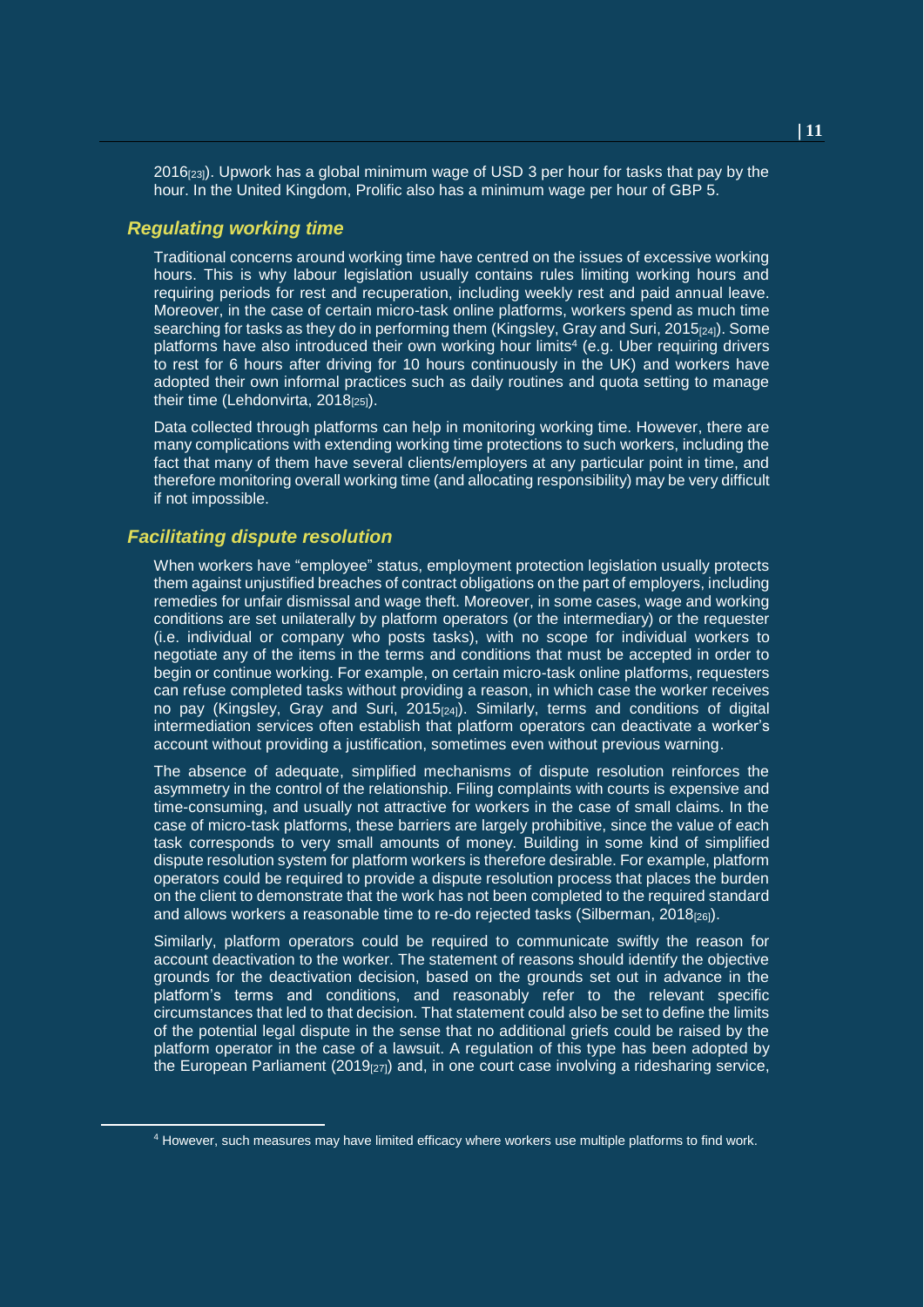the settlement included an agreement that in the future, workers would receive a hearing before an arbitrator prior to any dismissal (Kovács, 2017<sub>[28]</sub>).

Social partners can also play a role in establishing simplified dispute resolution systems for the platform industry. Indeed, in 2015 three German platform operators and the German Crowdsourcing Association drafted a Crowdsourcing Code of Conduct and established, in 2017, in conjunction with five other platforms and IG Metall, an "Ombuds office" to enforce the Code of Conduct and resolve disputes between platform workers and signatory platform operators (ILO, 2018<sub>[18]</sub>).

#### *Improving occupational safety and health (OSH)*

Self-employed platform workers typically take responsibility for ensuring their own safety and health. Characteristics of platform work which may increase psychosocial risks and work-related stress include potentially high levels of competition (encouraging long hours and risk-taking), the presence of algorithmic management, and the informal and multilateral nature of working arrangements.

Generally, the risks associated with platform work vary as much as the work itself. Many platform activities are in the transport sector, where the risk of accidents is elevated. Recent evidence suggests that the arrival of ridesharing is associated with an increase of 2-3% in the number of motor vehicle fatalities and fatal accidents as a result of increased congestion and road utilisation (Barrios et al.,  $2018<sub>[29]</sub>$ ). Risk of injury may also be higher among platform workers without a regular workplace and/or in an environment or with tools over which they have little control. Platform workers offering domestic services may experience sexual harassment (Ravenelle,  $2019_{[30]}$ ).

There are also risks associated with online work – both physical and psychosocial – such as eye strain; musculoskeletal problems; work-related stress; chronic job and income insecurity; and isolation. Platform workers providing online services such as video and social media content editing may be exposed to hate speech, violence and pornographic content, which may pose psychological harm. Again, the question of employment status is critical here as OSH regulation often only applies to employees.

Self-employed individuals are generally expected to insure themselves against occupational accidents. However, some countries have taken measures to improve protection in this regard for platform workers. In France, the legislator has granted certain rights to platform workers through the August 2016 *El Khomri law* (or *loi Travail*) on labour, modernisation of social dialogue and securing of professional careers. Specifically, where the platform operator determines the characteristics of the service provided and the worker earns more than EUR 5 100 per year through the platform, the platform operator must provide reimbursement for insurance against occupational accident or illness.

#### *Strengthening social protection*

Platform workers classified as self-employed will generally be treated the same as selfemployed entrepreneurs in the social protection system, with lower access to benefits compared to employees. There are few examples of special social protection schemes targeted directly at platform workers (OECD, 2019[5]).

However, some countries are increasing access to unemployment, paternity and other benefits among the self-employed more broadly, which will make social protection systems more inclusive and adaptable and strengthen social protection for self-employed platform workers. For example, in Canada, the Quebec Parental Insurance Program (QPIP) is mandatory for self-employed workers (including those participating in the "gig" economy), providing better access to maternity and parental benefits. In November 2019, Ireland introduced unemployment benefit for self-employed workers.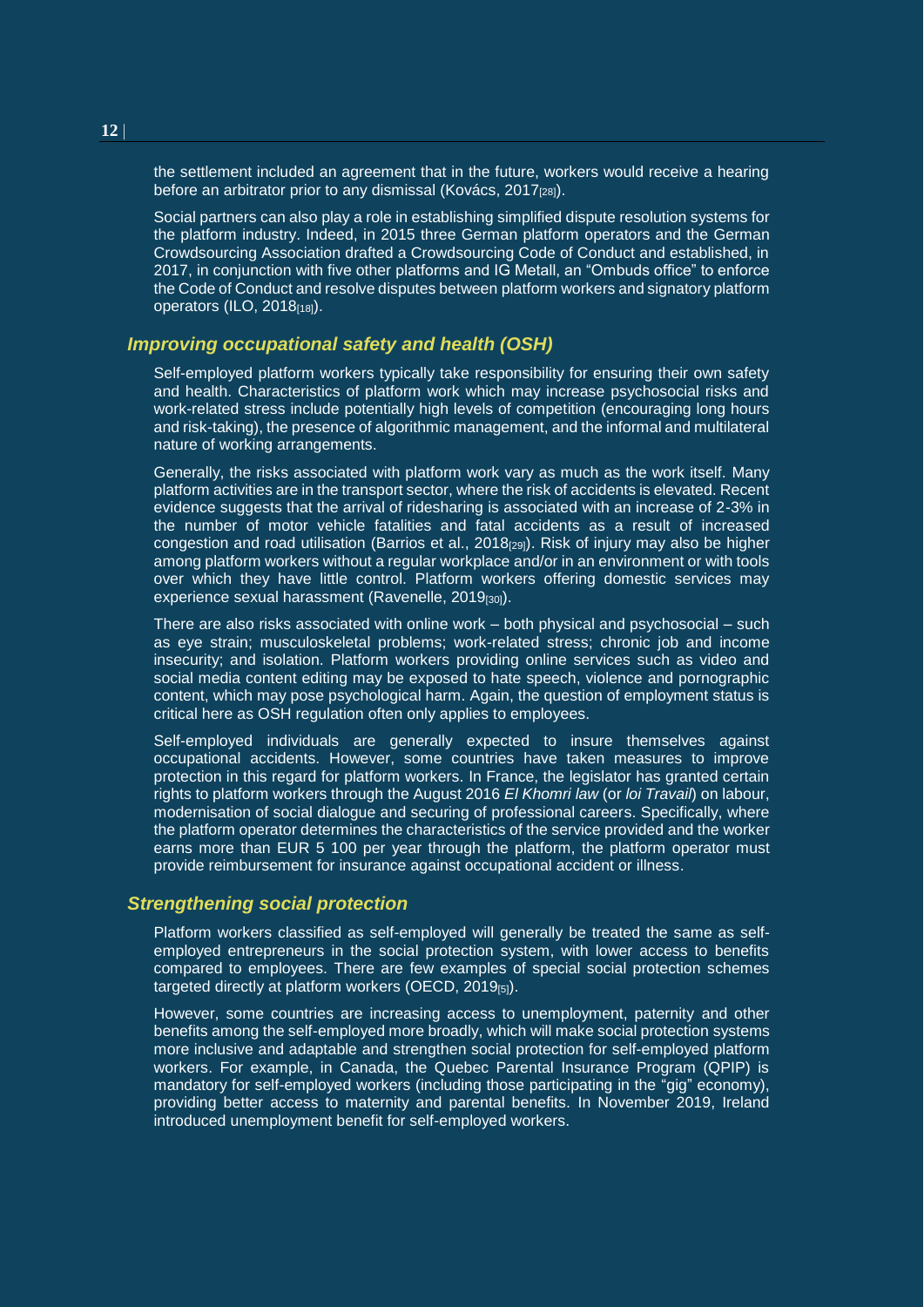While there is little difference in the treatment for self-employed platform workers, one feature that distinguishes online labour platforms from conventional markets is that all transactions are digital and hence traceable (OECD,  $2018_{[31]}$ ). This raises the potential for increasing social protection coverage and tax compliance by shifting activities from the informal to the formal economy (see Section 3).

#### *Tackling discrimination*

The emergence of the platform economy has an ambiguous effect on the ability to protect workers from discrimination. To the extent that platforms promote anonymity, they might help address discrimination. However, where such anonymity is not guaranteed, discrimination may be worse because of the lack of regulation and enforcement – see (Galperin and Greppi, 2017[32])for geographical discrimination on Nubelo (one of the largest Spanish-language online labour platforms) and (Galperin, Cruces and Greppi, 2017<sub>[33]</sub>) for evidence of gender discrimination, also on Nubelo. This emerging evidence suggests that governments should think carefully about how non-discrimination laws might be extended to online platforms and independent workers more generally. Calls for labour platforms to collect (and publish) data on outcomes for various groups could be one step in the right direction. In most European countries, anti-discrimination laws already cover the selfemployed; exceptions include Lithuania and the United Kingdom, where they are not fully covered (European Commission, 2017<sub>[34]</sub>)).

#### *Encouraging platforms to exercise social responsibility*

In France, the 2019 *Orientation des mobilités* law introduced the possibility for platform operators to draw up a social responsibility charter with a certain number of guarantees for workers. The administration may also approve the platform operator's charter, provided that workers using the platform have been consulted in advance. The idea is that platform operators can make commitments to improve working conditions, with the understanding that their compliance with these commitments cannot be used to presume an employment relationship.

#### *Matching jobseekers with opportunities in platform work*

Governments may want to find ways to inform job seekers of new opportunities in the platform economy while at the same time ensuring the quality and sustainability of the work. For instance, the Finnish Public Employment Service has integrated a pilot called "New Forms of Work and Entrepreneurship" into their digital job-market platform (*Työmarkkinatori*) to offer opportunities in new forms of work and entrepreneurship to jobseekers by linking them to invoicing companies and digital job mediation platforms. Saudi Arabian government agencies have launched their own platforms: 1) *Maroof*, which allows individuals to set up online stores, and 2) *Bahr*, an online market for professional services.

#### *Training jobseekers for opportunities in platform work*

The Israeli Ministry of Labour and Social Affairs offers training in digital skills in order to allow workers to take advantage of opportunities in the platform economy. It operates a few small pilot programmes targeted at workers in new forms of work. One of these offers training to particular groups (e.g. people with disabilities, Arab women, ultra-Orthodox) on using online trading platforms and making a living on the global online market.

#### *Adopting an international approach*

Many countries share the twin goals of ensuring good outcomes for platform workers while at the same time wanting to take advantage of the opportunities that it offers. Where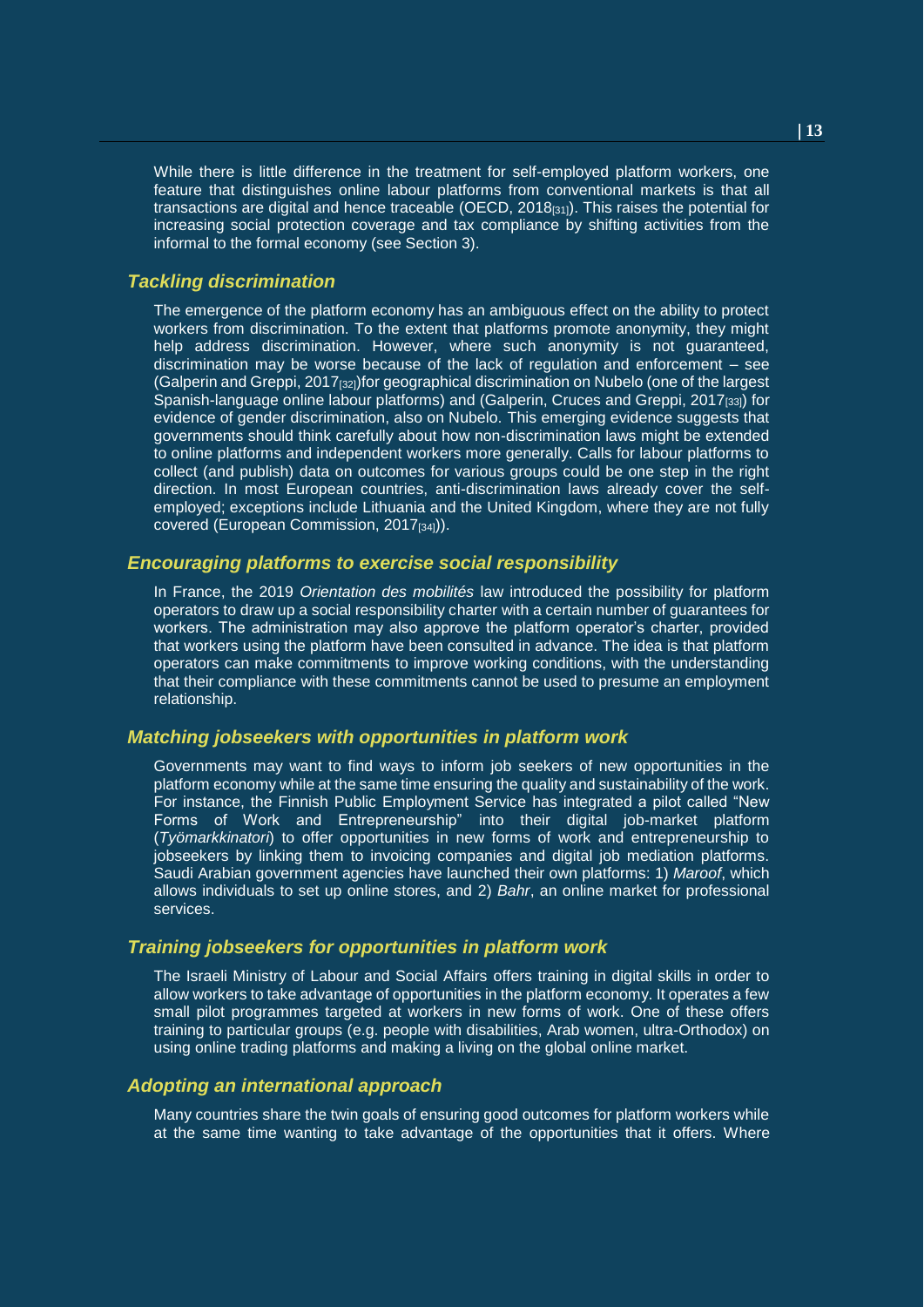countries are facing similar issues and have common goals, peer learning can contribute to better policies. A number of countries are involved in international policy discussions and research streams on platform work and other new forms of work via the OECD and ILO (OECD, 2019[5]).

An international approach to regulations and guidelines may be particularly apt for platform work performed digitally (and potentially connecting workers and clients across the world) for issues such as how to ensure an adequate wage and working conditions. It may simultaneously reduce the burden for global platform operators to comply with different regulations across all of the countries where they operate while reducing the risk of *a race to the bottom* as countries compete to relax regulation in order to grow platform work.

One example is the Platform-to-Business regulation adopted by the European Parliament  $(2019<sub>[27]</sub>)$ , which sets transparency and predictability obligations for online platforms. More generally, countries should build on the recent G20 commitment to promote decent work in the platform economy and consider ways of improving the working conditions of workers with little say over their remuneration and working conditions who provide services globally – including best practice principles or guidelines, to which countries and/or platform operators could sign up. Countries could also agree rules on remuneration, taxation, social protection and employment protection for workers performing work digitally.

## <span id="page-13-0"></span>**Section 3: Other measures to regulate platform work**

Measures targeted at improving the working conditions of platform workers should not be assessed in isolation, but rather should be part of a broader package of measures that also cover wider regulation and taxation, as well as measures to address monopsony power.

#### *Regulating the operation of platforms*

Some countries have clamped down on platform operators with effective or partial bans on operation or restrictions on who can carry out the work. These regulations appear to be motivated less by concerns about labour market issues, and more by concerns about public safety and unfair competition with traditional and potentially more highly regulated services, particularly in the passenger transport sector. Examples include mandating taximeters for ridesharing services (as in Denmark) or restricting rideshare services to licensed taxi drivers only (as in Ireland).

#### *Addressing monopsony power*

Many workers, including many self-employed workers and platform workers, face an unbalanced power relationship vis-à-vis their employer/client, which makes them vulnerable and potentially in need of the protections that are normally granted to employees only (see Section 2). Unbalanced power relationships tend to emerge because employers/clients often have a higher degree of control over the relationship than workers and because the latter may have few or no outside options, giving rise to a degree of labour market monopsony. In many situations, employers' power is not compensated by sufficient bargaining power on the side of the workers and may, therefore, lead to lower employment and pay as well as poor working conditions. This is a particular challenge for self-employed and platform workers who are often banned from collective bargaining by antitrust regulation.

There are some actions that countries can take to address monopsony power among platform operators and to prevent various abuses of this power. For instance, countries may want to tackle the use of non-compete agreements that have the effect of reducing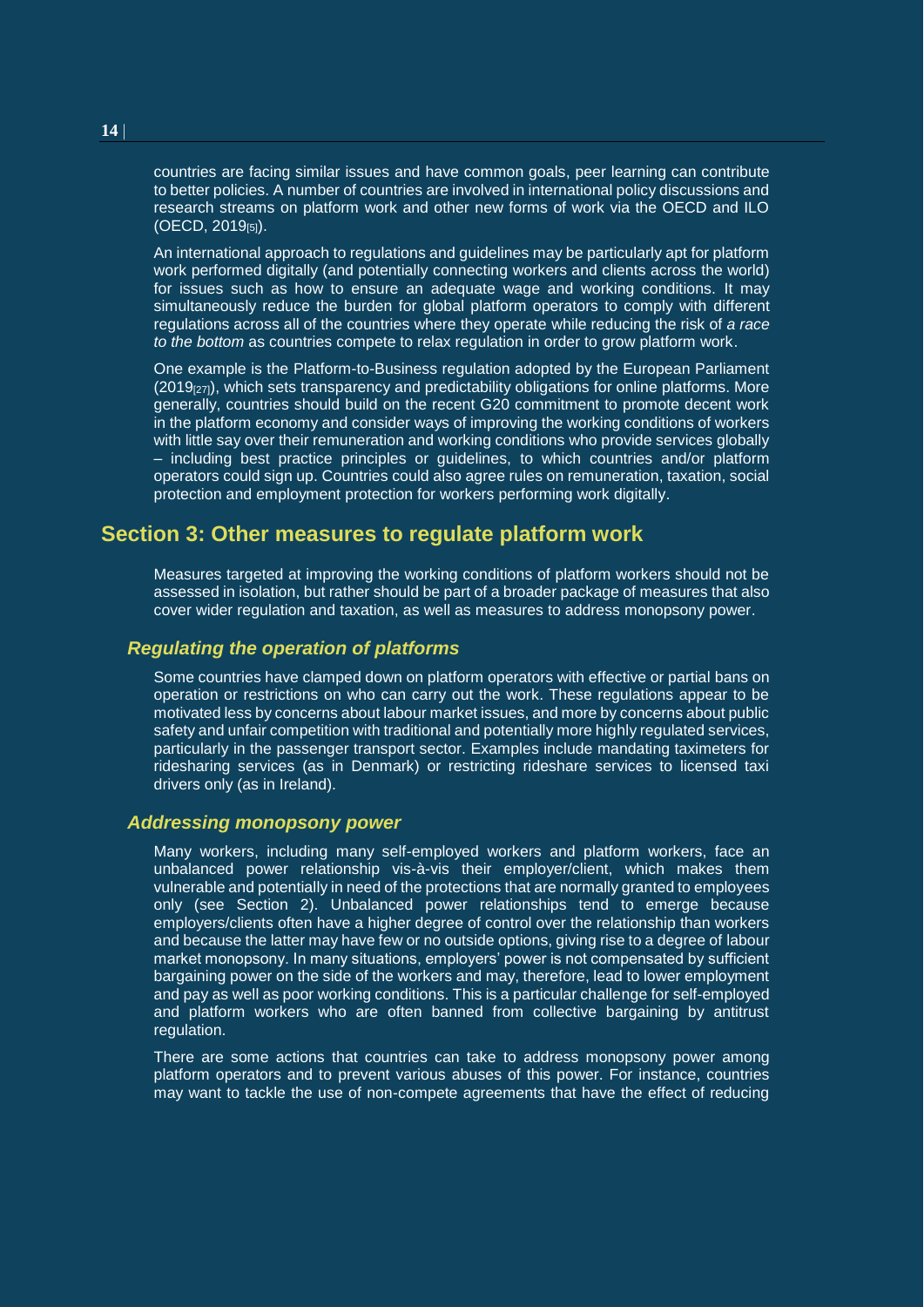platform workers' outside options<sup>5</sup>, such as terms and conditions which impose a disproportionately high fee for platform workers that seek to continue a direct relationship with their client off the platform (ILO,  $2018_{[18]}$ ). Governments could consider establishing a rebuttable presumption of abusive use in such cases (or even banning all such cases).

Similarly, personal ratings are usually lost when switching platforms (ILO,  $2018_{118}$ ). Given that platforms *de facto* favour workers with good ratings, the loss of individual ratings represents a strong barrier to worker mobility, and may limit competition for workers across online platforms. Governments could therefore consider further interventions to enhance worker mobility across platforms such as regulating moneyless payments and facilitating data portability.

Lack of pay transparency may also reduce platform workers' ability to change jobs or leverage outside opportunities to negotiate for higher pay (and better working conditions) (Harris, 2018[35]). While digital technologies have the potential to improve this type of information asymmetry, in many platforms workers have few tools to search for available alternatives and have to spend much time searching for them (Kingsley, Gray and Suri,  $2015$ <sub>[24]</sub>; ILO, 2018<sub>[18]</sub>). To improve pay transparency in the platform economy, employers and platforms could be required to publish information about the average pay per task, as well as on the average time taken to complete a task, which would help workers make more informed decisions about which tasks to accept.

#### *Bringing work into the tax system*

l

As many platforms capture information about the payment exchanged for services (in addition to acting as an intermediary for these payments, in some cases), some countries have attempted to take advantage of this feature in order to tackle the underreporting of income for services carried out through platforms and to bring work traditionally performed informally into the formal economy.

In order to tackle the underreporting of income, countries could mandate platform operators to report earnings to tax authorities, or could even mandate platform operators to collect personal income taxes and social security contributions on behalf of the workers. <sup>6</sup> For example, in Estonia passenger transport platforms share information on the financial transactions between customers and drivers with tax authorities so that the tax authorities can prefill drivers' tax forms. Since 2016, in Belgium there have been favourable tax measures (i.e. 10% income tax instead of 33%) for workers who earn under EUR 5 000 annually through officially recognised platforms that withhold taxes at source and report earnings to tax authorities. As well as ensuring taxes are paid, this preferential tax treatment is designed to incentivise side work in the platform economy.

In emerging economies with a high incidence of informal employment, the platform economy may constitute an opportunity for many workers to formalise, since it can reduce the costs of formalisation and improve monitoring of economic activity through the digitalisation of transactions (Alonso Soto, 2020[36]). However, to capitalise on these opportunities, emerging economies will need to ensure that adequate tax and social protection mechanisms are put in place. Platform operators can play a role in facilitating access to social protection for their workers. For example, in Indonesia GoJek offers help to its motorcycle taxi drivers to subscribe to the government health insurance programme,

<sup>5</sup> Some commentators also see ridesharing companies' pay policies which incentivise loyalty to one platform (and dis-incentivise multi-homing) as another type of vertical restraint (i.e. agreements between a supplier and buyer which restrict competition), and one which merits assessment by competition authorities (while ridesharing platform operators might argue that these incentives improve the consistency and quality of service for customers) (OECD, 2020[37]).

<sup>&</sup>lt;sup>6</sup> An added advantage is that such records could be a useful data source for understanding the prevalence and working conditions of platform workers.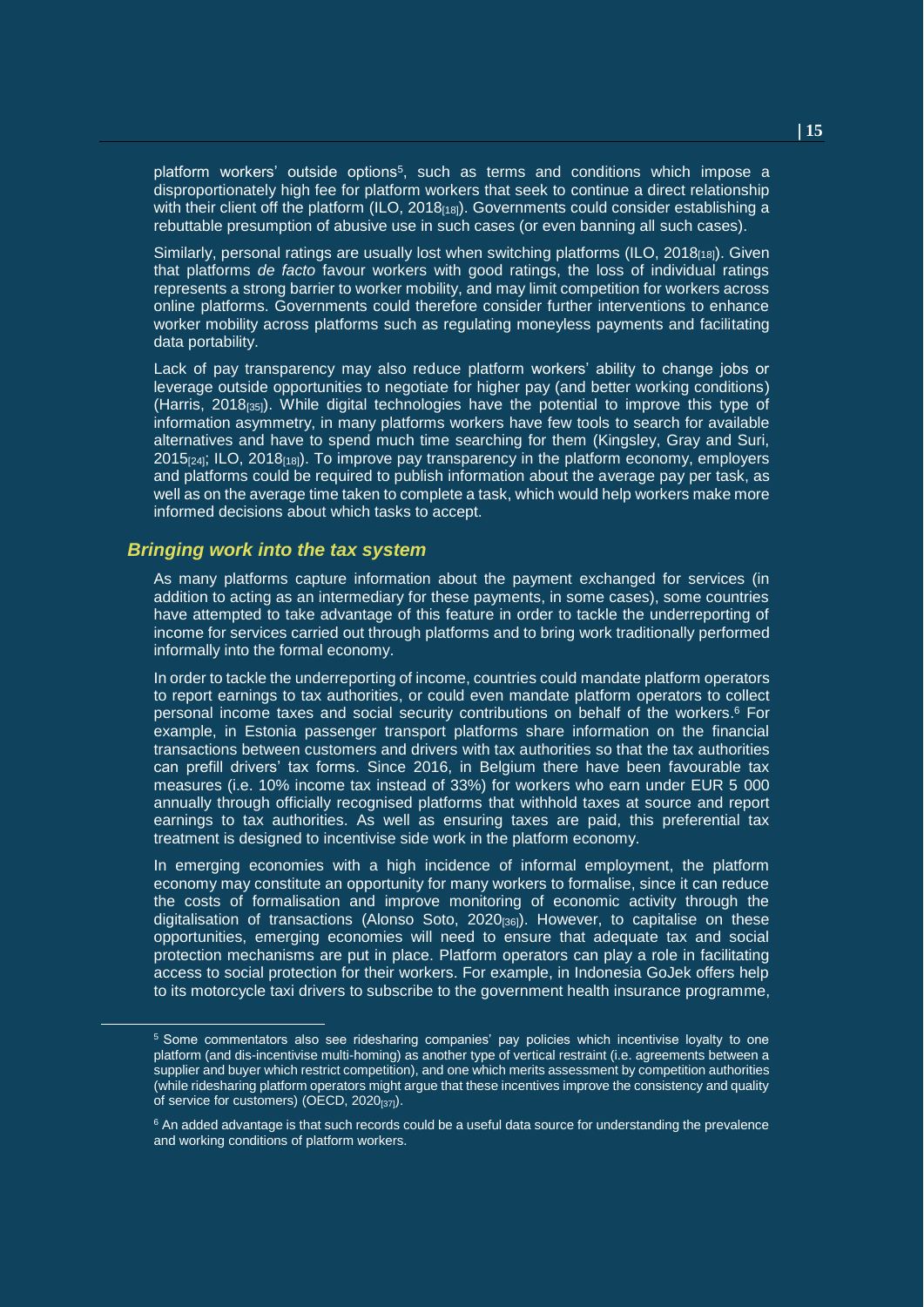while Grab Bike motorcycle taxi workers are automatically enrolled in the government's professional insurance programme.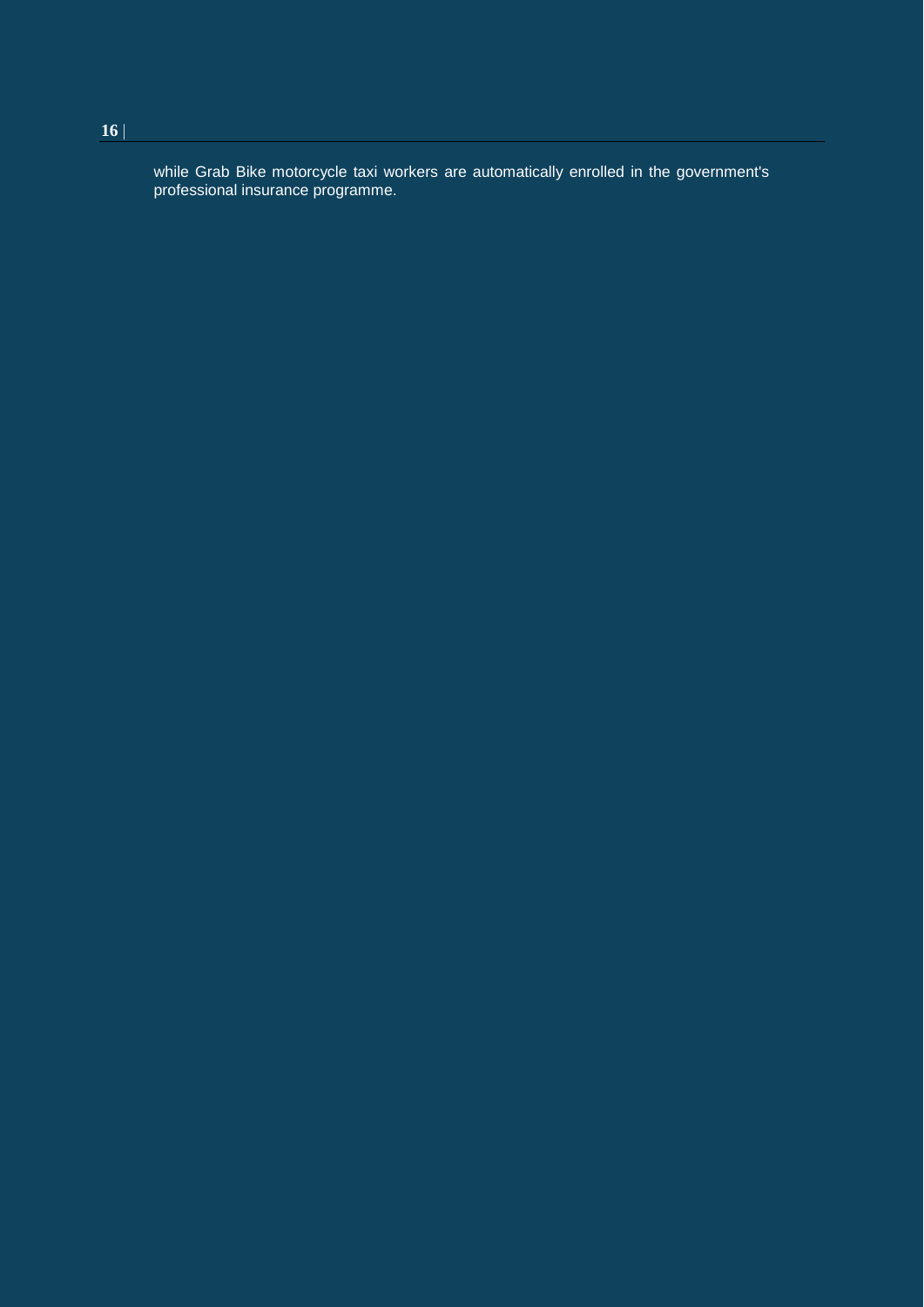## <span id="page-16-0"></span>**Annex. Catalogue of initiatives to regulate platform work**

## **A.1. Classifying platform workers**

#### *Enforcing existing regulations*

**Responsible entity:** Spanish Labour and Social Security Inspectorate

**Description:** Spain has developed campaigns targeted at false self-employment in platform work as part of the Labour and Social Security Inspection Strategic Plan 2018- 2020, including developing a dedicated operative procedure, providing specialised training to inspectors and implementing regional pilot programmes.

**Read more:** [http://www.mitramiss.gob.es/ficheros/ministerio/plandirector/National\\_Plan\\_f](http://www.mitramiss.gob.es/ficheros/ministerio/plandirector/National_Plan_for_Decent_work.pdf) or Decent work.pdf

#### *Making it easier to challenge employment status*

**Responsible entity:** State of California (United States)

**Description:** The AB 5 Bill in California, in effect as of 1 January 2020, is an example of recent legislation that puts the burden on the hiring entity to establish that the worker is an independent contractor by satisfying a three-pronged test. Otherwise, the worker is deemed an employee. The ruling was expected to have major implications for platform operators and platform workers, as platform operators would be obliged to offer health insurance and paid time off. Uber and Lyft applied for an exemption but were denied. Following this, they have not reclassified their drivers as employees but have changed pricing and other policies (Bhuiyan, 2020[11]).

**Read more:** [https://leginfo.legislature.ca.gov/faces/billTextClient.xhtml?bill\\_id=20192020](https://leginfo.legislature.ca.gov/faces/billTextClient.xhtml?bill_id=201920200AB5) [0AB5](https://leginfo.legislature.ca.gov/faces/billTextClient.xhtml?bill_id=201920200AB5)

#### **Responsible entity:** Portuguese Government

**Description:** Portugal introduced a new, simplified judicial procedure to target the growth of false self-employment through changes in 2013 and 2017 (Law n.º 63/2013, August 27 and Law n.º 55/2017, July 17). It provides workers with a speedier court decision recognising the existence of an employment relationship. In addition, employers may receive a pre-notification from the labour inspection authority to regularise a bogus selfemployment relationship where one has been detected.

**Read more:** [https://www.lexology.com/library/detail.aspx?g=da11d99f-8dc3-4a6f-8262-](https://www.lexology.com/library/detail.aspx?g=da11d99f-8dc3-4a6f-8262-52affa8986e5) [52affa8986e5](https://www.lexology.com/library/detail.aspx?g=da11d99f-8dc3-4a6f-8262-52affa8986e5)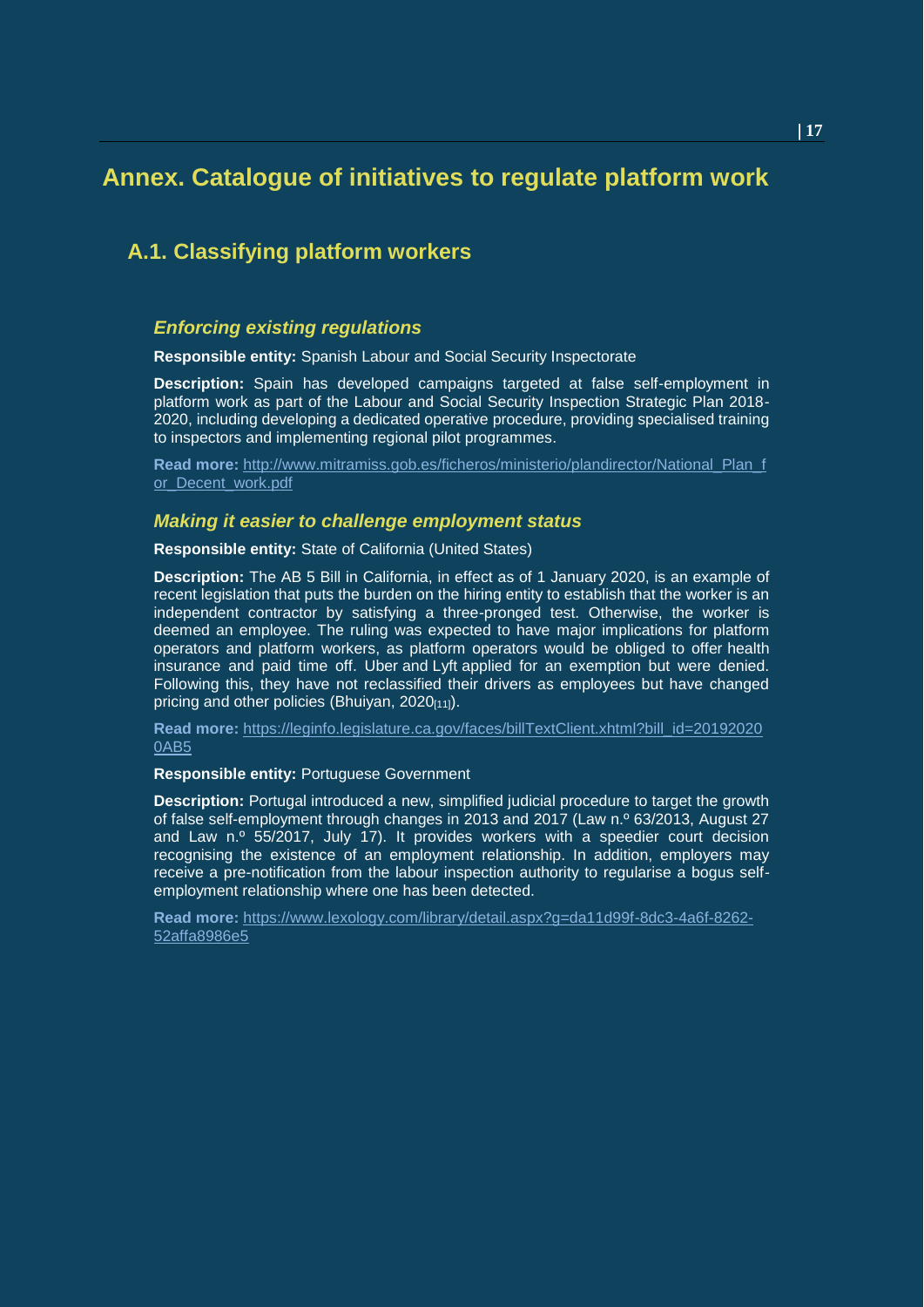## **A.2. Improving working conditions in platform work**

#### *Extending collective bargaining rights to platform workers*

**Responsible entity:** Hilfr.dk and 3F (private sector and trade union)

**Description:** In Denmark, Hilfr.dk, a platform for private home cleaning services, signed a collective agreement in April 2018 with the trade union 3F. The agreement grants platform workers sick pay, holiday allowance and a contribution to their pension.

**Read more:** [https://www2.3f.dk/~/media/files/mainsite/forside/fagforening/privat%20servi](https://www2.3f.dk/~/media/files/mainsite/forside/fagforening/privat%20service/overenskomster/hilfr%20collective%20agreement%202018.pdf) [ce/overenskomster/hilfr%20collective%20agreement%202018.pdf](https://www2.3f.dk/~/media/files/mainsite/forside/fagforening/privat%20service/overenskomster/hilfr%20collective%20agreement%202018.pdf)

#### *Introducing a minimum wage*

**Responsible entity:** New York City Council and the NY Taxi and Limousine Commission

**Description:** Since January 2018, New York City has imposed a minimum wage for Uber and Lyft drivers. In response, Uber and Lyft filed legal challenges (which have been unsuccessful) and raised prices for passengers as a result. They also started restricting access to the app when a driver is in an area of low demand, thereby reducing the number of working hours.

**Read more:** [https://static1.squarespace.com/static/53ee4f0be4b015b9c3690d84/t/5b3a3](https://static1.squarespace.com/static/53ee4f0be4b015b9c3690d84/t/5b3a3aaa0e2e72ca74079142/1530542764109/Parrott-Reich+NYC+App+Drivers+TLC+Jul+2018jul1.pdf) [aaa0e2e72ca74079142/1530542764109/Parrott-](https://static1.squarespace.com/static/53ee4f0be4b015b9c3690d84/t/5b3a3aaa0e2e72ca74079142/1530542764109/Parrott-Reich+NYC+App+Drivers+TLC+Jul+2018jul1.pdf)[Reich+NYC+App+Drivers+TLC+Jul+2018jul1.pdf](https://static1.squarespace.com/static/53ee4f0be4b015b9c3690d84/t/5b3a3aaa0e2e72ca74079142/1530542764109/Parrott-Reich+NYC+App+Drivers+TLC+Jul+2018jul1.pdf)

#### *Facilitating dispute resolution*

**Responsible entity:** European Parliament

**Description:** A regulation to facilitate dispute resolution for business users of online intermediation services has been adopted by the European Parliament. Disconnected business users will need to be provided a statement of reasons for the decision and will be given an opportunity within the internal complaint-handling process to clarify facts.

**Read more:** [https://eur-lex.europa.eu/legal](https://eur-lex.europa.eu/legal-content/EN/TXT/?uri=CELEX%3A32019R1150)[content/EN/TXT/?uri=CELEX%3A32019R1150](https://eur-lex.europa.eu/legal-content/EN/TXT/?uri=CELEX%3A32019R1150)

#### *Occupational safety and health*

#### **Responsible entity:** French Government

**Description:** In France, the legislator has granted certain rights to platform workers through the August 2016 *El Khomri law* (or *loi Travail*) on labour, modernisation of social dialogue and securing of professional careers. Specifically, where platform operators determine the characteristics of the service provided and the worker earns more than 13% of the annual social security ceiling (EUR 5 100 in its first year) per year through the platform, the platform operator must provide reimbursement for insurance against occupational accident or illness. Platform operators must also contribute to professional training of those workers. Moreover, the law gives platform workers the right to form and join a trade union, and thereby assert their collective interests.

**Read more:** [https://www.legifrance.gouv.fr/affichTexte.do?cidTexte=JORFTEXT0000329](https://www.legifrance.gouv.fr/affichTexte.do?cidTexte=JORFTEXT000032983213&categorieLien=id) [83213&categorieLien=id](https://www.legifrance.gouv.fr/affichTexte.do?cidTexte=JORFTEXT000032983213&categorieLien=id)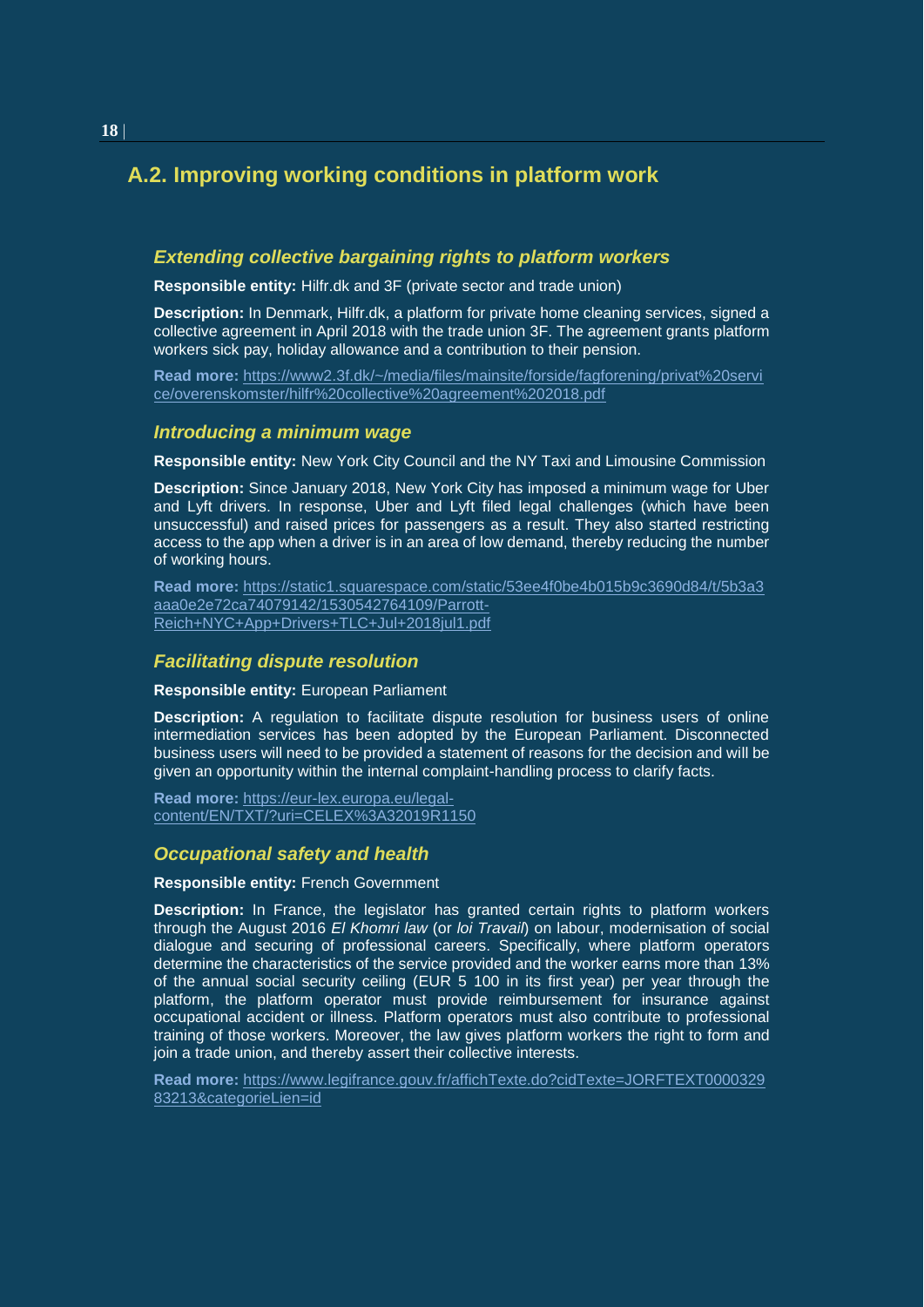#### *Encouraging platforms to exercise social responsibility*

#### **Responsible entity:** French Government

**Description:** The 2019 *Orientation des mobilités* law or *Mobility law* introduced the possibility for platform operators to draw up a social responsibility charter with a certain number of guarantees for workers. The administration may also approve the platform operator's charter, provided that workers using the platform have been consulted in advance. The idea is that platform operators can make commitments to improve working conditions, with the understanding that their compliance with these commitments cannot be used to presume an employment relationship.

**Read more:** [http://www.assemblee-nationale.fr/dyn/15/dossiers/loi\\_orientation\\_mobilites,](http://www.assemblee-nationale.fr/dyn/15/dossiers/loi_orientation_mobilites) [http://www.oecd.org/employment/policy-responses-to-new-forms-of-work-0763f1b7](http://www.oecd.org/employment/policy-responses-to-new-forms-of-work-0763f1b7-en.htm) [en.htm](http://www.oecd.org/employment/policy-responses-to-new-forms-of-work-0763f1b7-en.htm)

#### *Adopting an international approach*

#### **Responsible entity:** G20

**Description:** The G20 has committed to promoting decent work in the platform economy and consider ways of improving the working conditions of workers with little say over their remuneration and working conditions who provide services globally – including best practice principles or guidelines, which countries and/or platforms could sign up to.

**Read more:** <http://www.g20.utoronto.ca/2018/2018-09-07-employment.html>

#### **A.3. Other measures to regulate platform work**

#### *Matching jobseekers with opportunities in platform work*

**Responsible entity:** The Finnish Public Employment Service

**Description:** The Finnish Public Employment Service has integrated a pilot called "New Forms of Work and Entrepreneurship" into their digital job-market platform (*Työmarkkinatori*), to offer opportunities in new forms of work and entrepreneurship to jobseekers, by linking them to invoicing companies and digital job mediation platforms. Another aim of the pilot was to give those working in the Public Employment Service experience in these new forms of work.

**Read more:** [https://kokeile.tyomarkkinatori.fi/en/Etusivu/Henkiloasiakkaat/Itsensa](https://kokeile.tyomarkkinatori.fi/en/Etusivu/Henkiloasiakkaat/Itsensa-tyollistaminen)[tyollistaminen](https://kokeile.tyomarkkinatori.fi/en/Etusivu/Henkiloasiakkaat/Itsensa-tyollistaminen) (see "light entrepreneur")

**Responsible entity:** The Saudi Arabian Ministry of Commerce

**Description:** Saudi Arabian government agencies have launched their own platforms: 1) *Maroof*, which allows individuals to set up online stores, and 2) *Bahr*, an online market for professional services.

**Read more:** [https://mlsd.gov.sa/en/news/ministry-hrdf-support-independent-business](https://mlsd.gov.sa/en/news/ministry-hrdf-support-independent-business-owners-involved-78-occupations-and-sectors)[owners-involved-78-occupations-and-sectors](https://mlsd.gov.sa/en/news/ministry-hrdf-support-independent-business-owners-involved-78-occupations-and-sectors)

#### *Training jobseekers for opportunities in platform work*

**Responsible entity:** Israeli Ministry of Labour and Social Affairs

**Description:** The Israeli Ministry of Labour and Social Affairs offers training in digital skills in order to allow workers to take advantage of opportunities in the platform economy. It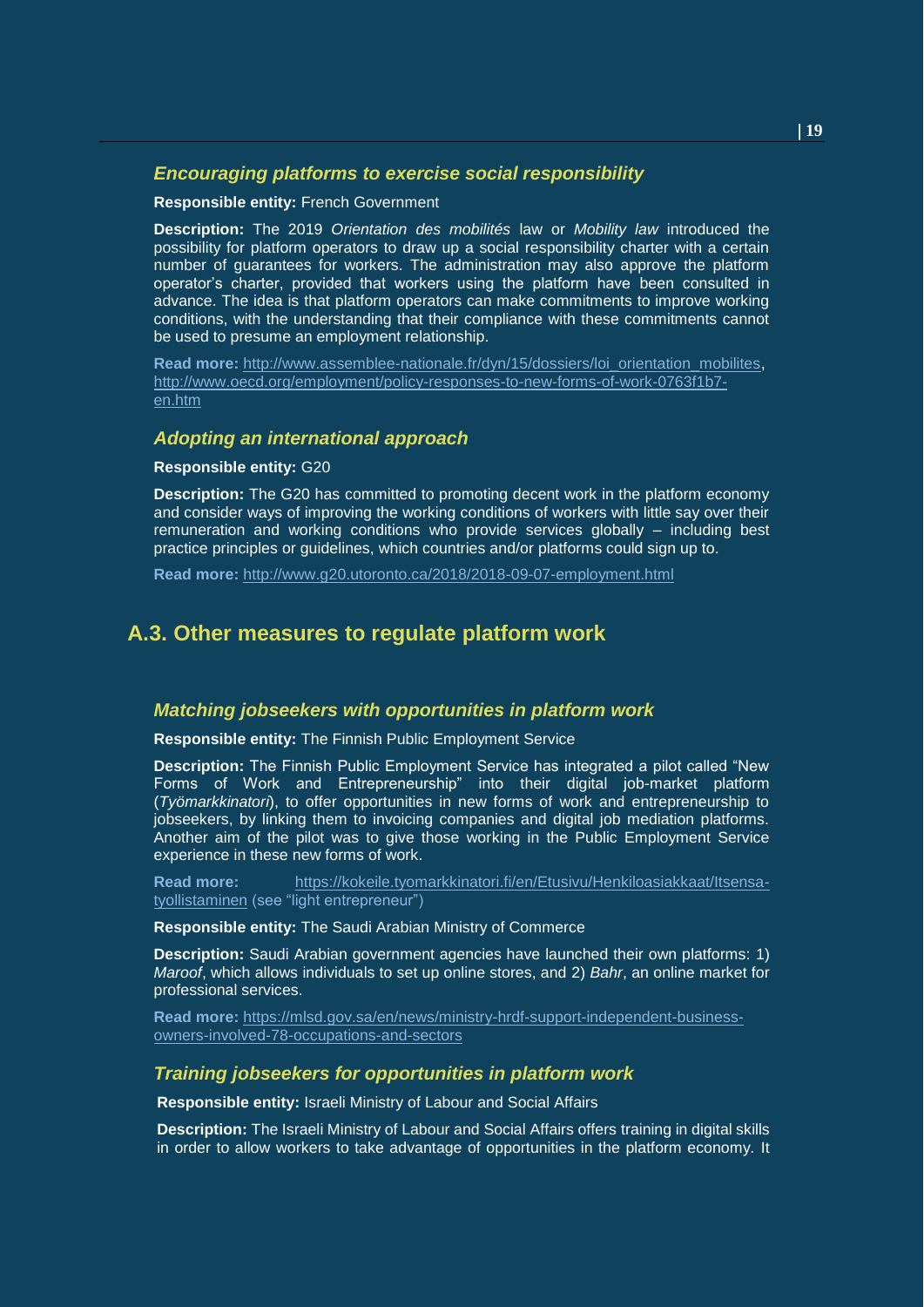operates a few small pilot programmes targeted at workers in new forms of work. One of these offers training to particular groups (people with disabilities, Arab women, ultra-Orthodox) on using online trading platforms and making a living on the global online market.

**Read more:** [http://www.oecd.org/employment/policy-responses-to-new-forms-of-work-](http://www.oecd.org/employment/policy-responses-to-new-forms-of-work-0763f1b7-en.htm)[0763f1b7-en.htm](http://www.oecd.org/employment/policy-responses-to-new-forms-of-work-0763f1b7-en.htm)

#### *Tackling underreporting of income in the platform economy*

**Responsible entity:** Estonian Tax and Customs Board

**Description:** In Estonia, passenger transport platforms share information on the financial transactions between customers and drivers with tax authorities so that the tax authorities can prefill drivers' tax forms.

**Read more:** <http://www2.senat.fr/rap/r16-481-2/r16-481-225.html>

#### *Using platforms to formalise work*

**Responsible entity:** GoJek and Grab Bike (private sector)

**Description:** GoJek offers help to its motorcycle taxi drivers to subscribe to the government health insurance programme, while Grab Bike motorcycle taxi workers are automatically enrolled in the government's professional insurance programme.

**Read more:** [https://www.justjobsnetwork.org/wp](https://www.justjobsnetwork.org/wp-content/pubs/reports/transformations_in_technology_report.pdf)[content/pubs/reports/transformations\\_in\\_technology\\_report.pdf](https://www.justjobsnetwork.org/wp-content/pubs/reports/transformations_in_technology_report.pdf)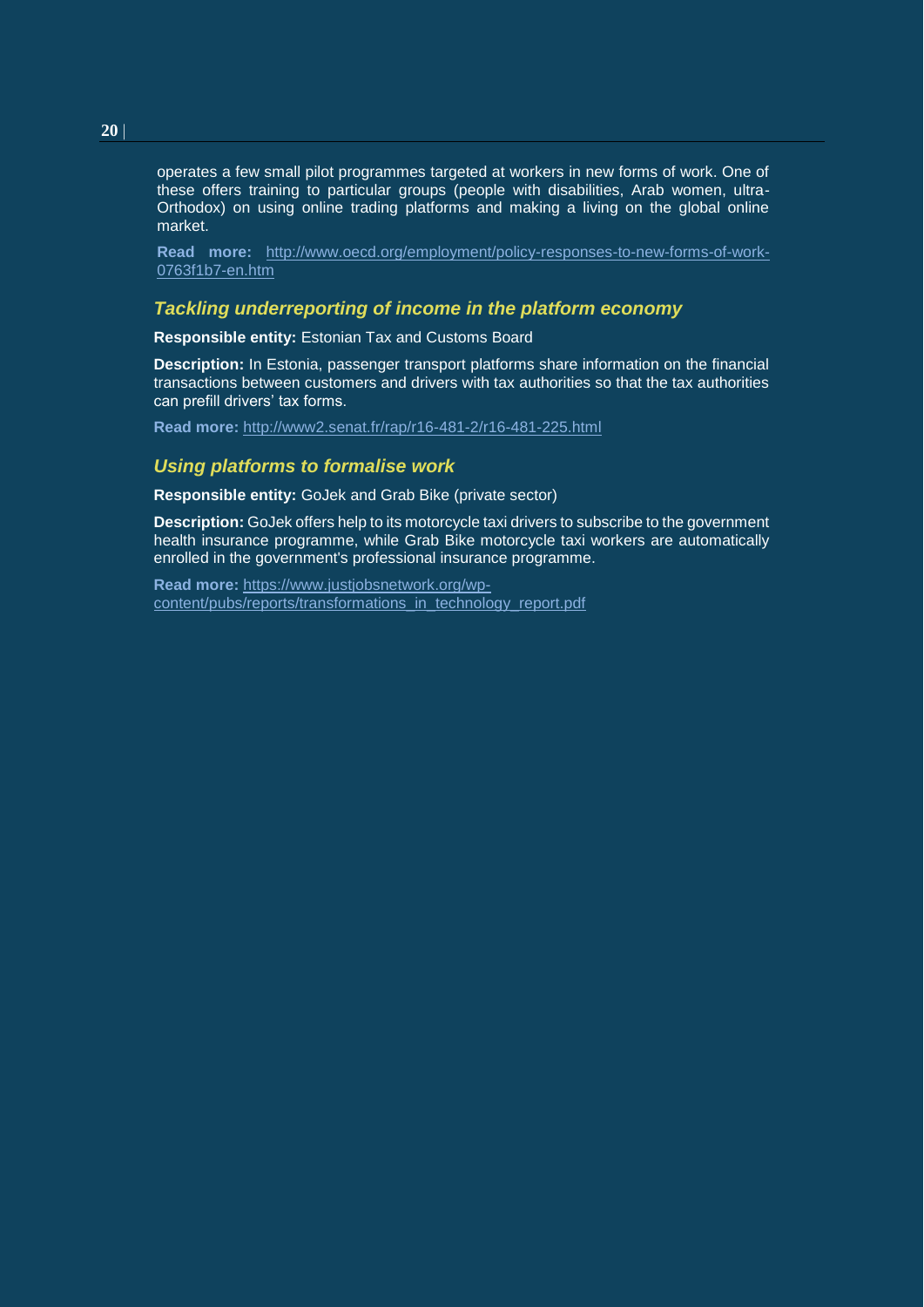## <span id="page-20-0"></span>**References**

| Adams, A. and J. Prassl (2018), "Zero-hours work in the United Kingdom", International Labour<br>Office, https://www.ilo.org/wcmsp5/groups/public/---ed_protect/---protrav/---<br>travail/documents/publication/wcms_624965.pdf.                                                                        | $[38]$            |
|---------------------------------------------------------------------------------------------------------------------------------------------------------------------------------------------------------------------------------------------------------------------------------------------------------|-------------------|
| Adams-Prassl, J. and M. Risak (2016), "Uber, taskrabbit, & co: Platforms as employers?<br>Rethinking the legal analysis of crowdwork", Comparative Labor Law & Policy Journal,<br>https://papers.ssrn.com/sol3/papers.cfm?abstract_id=2733003.                                                          | $[12]$            |
| Alonso Soto, D. (2020), "Technology and the future of work in emerging economies: What is<br>different?", OECD Social, Employment and Migration Working Papers, No. 236, OECD<br>Publishing, Paris, https://doi.org/10.1787/55354f8f-en.                                                                | $[36]$            |
| AppJobs Institute (2020), "How does the COVID-19 outbreak affect the life of freelancers & gig<br>workers", AppJobs Blog, https://institute.appjobs.com/how-does-the-covid-19-outbreak-affect-<br>the-life-of-freelancers-gig-workers-march-2020 (accessed on 4 May 2020).                              | $[10]$            |
| Barrios et al. (2018), "The cost of convenience: Ridesharing and traffic fatalities",<br>http://dx.doi.org/10.2139/ssrn.3271975.                                                                                                                                                                        | $[29]$            |
| Bhuiyan, J. (2020), "AB 5 is already changing how Uber works for California drivers and riders",<br>Los Angeles Times, https://www.latimes.com/business/technology/story/2020-02-03/uber-ab5-<br>driver-app (accessed on 5 May 2020).                                                                   | $\overline{[11]}$ |
| Biagi, F. et al. (2018), "Platform workers in Europe: Evidence from the COLLEEM survey",<br>European Commission Joint Research Centre Science for Policy Report,<br>http://dx.doi.org/10.2760/742789.                                                                                                   | $[2]$             |
| Campbell, A. (2018), "New York Uber minimum wage: city passes first minimum wage for<br>drivers", Vox, https://www.vox.com/2018/12/5/18127208/new-york-uber-lyft-minimum-wage<br>(accessed on 30 April 2020).                                                                                           | $[21]$            |
| Card, D. and A. Krueger (2016), Myth and Measurement: The New Economics of the Minimum<br>Wage, Princeton University Press.                                                                                                                                                                             | $[20]$            |
| Cherry, M. and A. Aloisi (2017), "Dependent contractors in the gig economy: A comparative<br>approach", American University Law Review, Vol. 66/3,<br>http://digitalcommons.wcl.american.edu/aulrAvailableat:http://digitalcommons.wcl.american.ed<br>u/aulr/vol66/iss3/1 (accessed on 8 January 2019). | $[15]$            |
| ETUC (2020), "Red card for platform abuses in the Covid-19 crisis", ETUC Document,<br>https://www.etuc.org/en/document/red-card-platform-abuses-covid-19-crisis (accessed on<br>4 May 2020).                                                                                                            | $[9]$             |
| European Commission (2017), "A comparative analysis of non-discrimination law in Europe<br>2017", Report of the European network of legal experts in gender equality and non-<br>discrimination, http://dx.doi.org/10.2838/52129.                                                                       | $[34]$            |
| European Parliament (2019), Regulation (EU) 2019/1150 of the European Parliament and of the<br>Council of 20 June 2019 on promoting fairness and transparency for business users of online                                                                                                              | $[27]$            |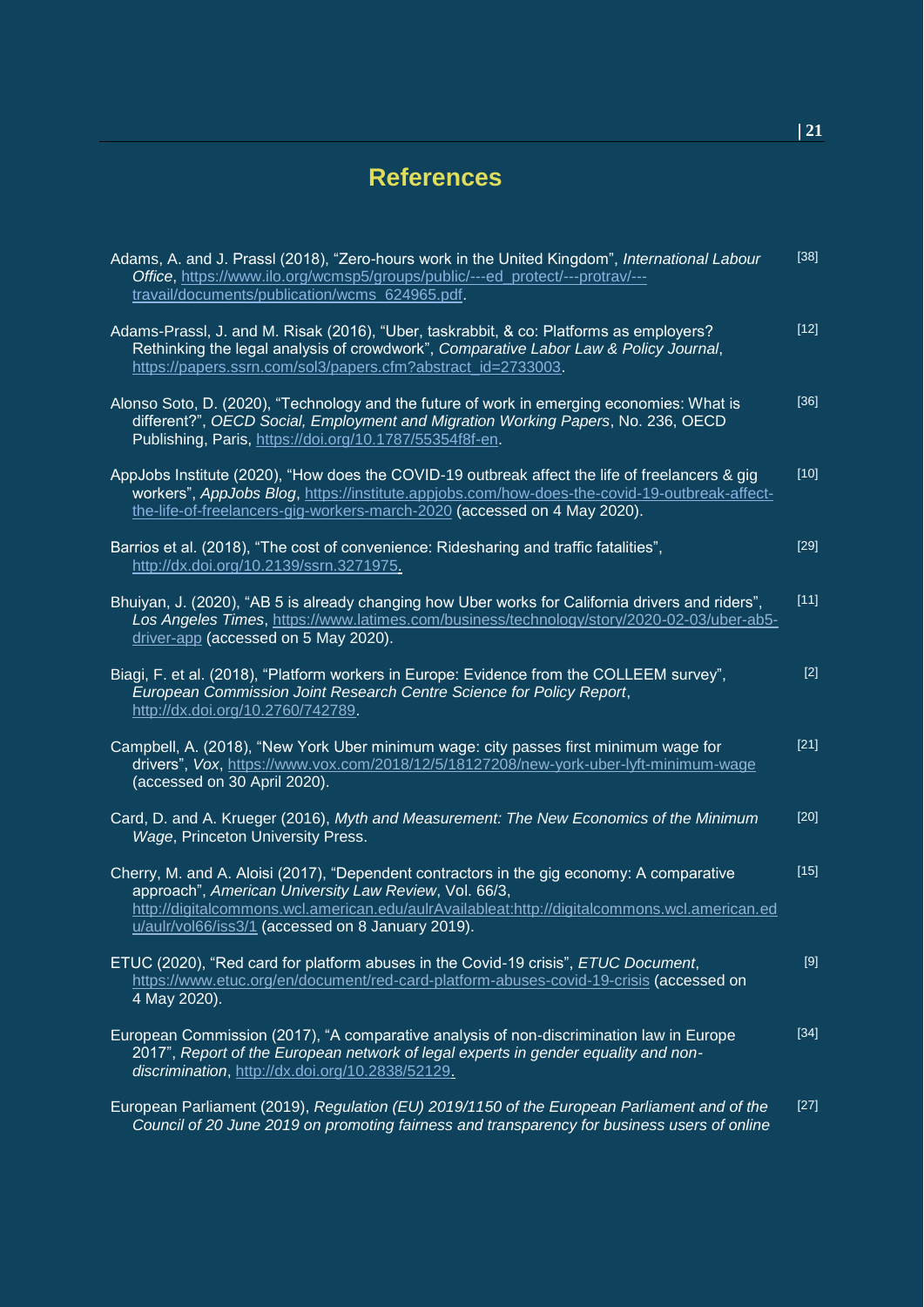*intermediation services*, https://eur-lex.europa.eu/legalcontent/EN/TXT/?uri=CELEX%3A32019R1150 (accessed on 13 March 2020).

| Galperin, H., G. Cruces and C. Greppi (2017), "Gender interactions in wage bargaining: Evidence<br>from an online field experiment", http://dx.doi.org/10.2139/ssrn.3056508.                                                                                                                 | $[33]$ |
|----------------------------------------------------------------------------------------------------------------------------------------------------------------------------------------------------------------------------------------------------------------------------------------------|--------|
| Galperin, H. and C. Greppi (2017), "Geographical discrimination in digital labor platforms",<br>https://annenberg.usc.edu/sites/default/files/2017/11/27/Geographical%20Discrimination%20<br>Galperin%20%26%20Greppi.pdf.                                                                    | $[32]$ |
| Harris, B. (2018), "Information is power: Fostering labor market competition through transparent<br>wages", The Hamilton Project, https://www.brookings.edu/wp-<br>content/uploads/2018/02/es_2272018_information_is_power_harris_pp.pdf.                                                    | $[35]$ |
| ILO (2018), "Digital labour platforms and the future of work: Towards decent work in the online<br>world", Report of the International Labour Office, https://www.ilo.org/wcmsp5/groups/public/---<br>dgreports/---dcomm/---publ/documents/publication/wcms_645337.pdf.                      | $[18]$ |
| Kessler, S. (2016), "Could a minimum wage work in the gig economy?", Fast Company,<br>https://www.fastcompany.com/3058599/could-a-minimum-wage-work-in-the-gig-economy<br>(accessed on 12 March 2020).                                                                                       | $[23]$ |
| Kingsley, S., M. Gray and S. Suri (2015), "Accounting for market frictions and asymmetries in<br>online labor markets", Policy and Internet, Vol. 7/4, pp. 383-400,<br>http://dx.doi.org/10.1002/poi3.111.                                                                                   | $[24]$ |
| Kovács, E. (2017), "Regulatory techniques for 'virtual workers", Hungarian Labour Law EJournal<br>2, http://hllj.hu/letolt/2017_2_a/A_01_EKovacs_hllj_2017_2.pdf.                                                                                                                            | $[28]$ |
| Lehdonvirta, V. (2018), "Flexibility in the gig economy: Managing time on three online piecework<br>platforms", New Technology, Work and Employment, Forthcoming,<br>https://ssrn.com/abstract=3099419.                                                                                      | $[25]$ |
| Lenaerts et al. (2018), "Online talent platforms, labour market intermediaries and the changing<br>world of work", Independent study prepared by CEPS and IZA, https://www.ceps.eu/wp-<br>content/uploads/2018/05/CEPS_IZA_OnlineTalentPlatforms.pdf.                                        | [13]   |
| Manning, A. (2011), "Imperfect competition in the labor market", Handbook of Labor Economics,<br>Vol. 4, pp. 973-1041, http://dx.doi.org/10.1016/S0169-7218(11)02409-9.                                                                                                                      | $[19]$ |
| Nickelsburg, M. (2019), "With new tax and minimum wage, Seattle is latest battleground in Uber<br>and Lyft's feud with requlators", GeekWire, https://www.geekwire.com/2019/new-tax-<br>minimum-wage-seattle-latest-battleground-uber-lyfts-feud-regulators/ (accessed on<br>30 April 2020). | $[22]$ |
| OECD (2020), "The future of work", Expert meeting on collective bargaining for own-account<br>workers summary report, https://www.oecd.org/els/emp/Summary Expert Meeting CB.pdf.                                                                                                            | $[37]$ |
| OECD (2019), An Introduction to Online Platforms and their Role in the Digital Transformation,<br>OECD Publishing, Paris, https://doi.org/10.1787/53e5f593-en.                                                                                                                               | $[7]$  |
| OECD (2019), Going Digital: Shaping Policies, Improving Lives, OECD Publishing, Paris,<br>https://dx.doi.org/10.1787/9789264312012-en.                                                                                                                                                       | [8]    |